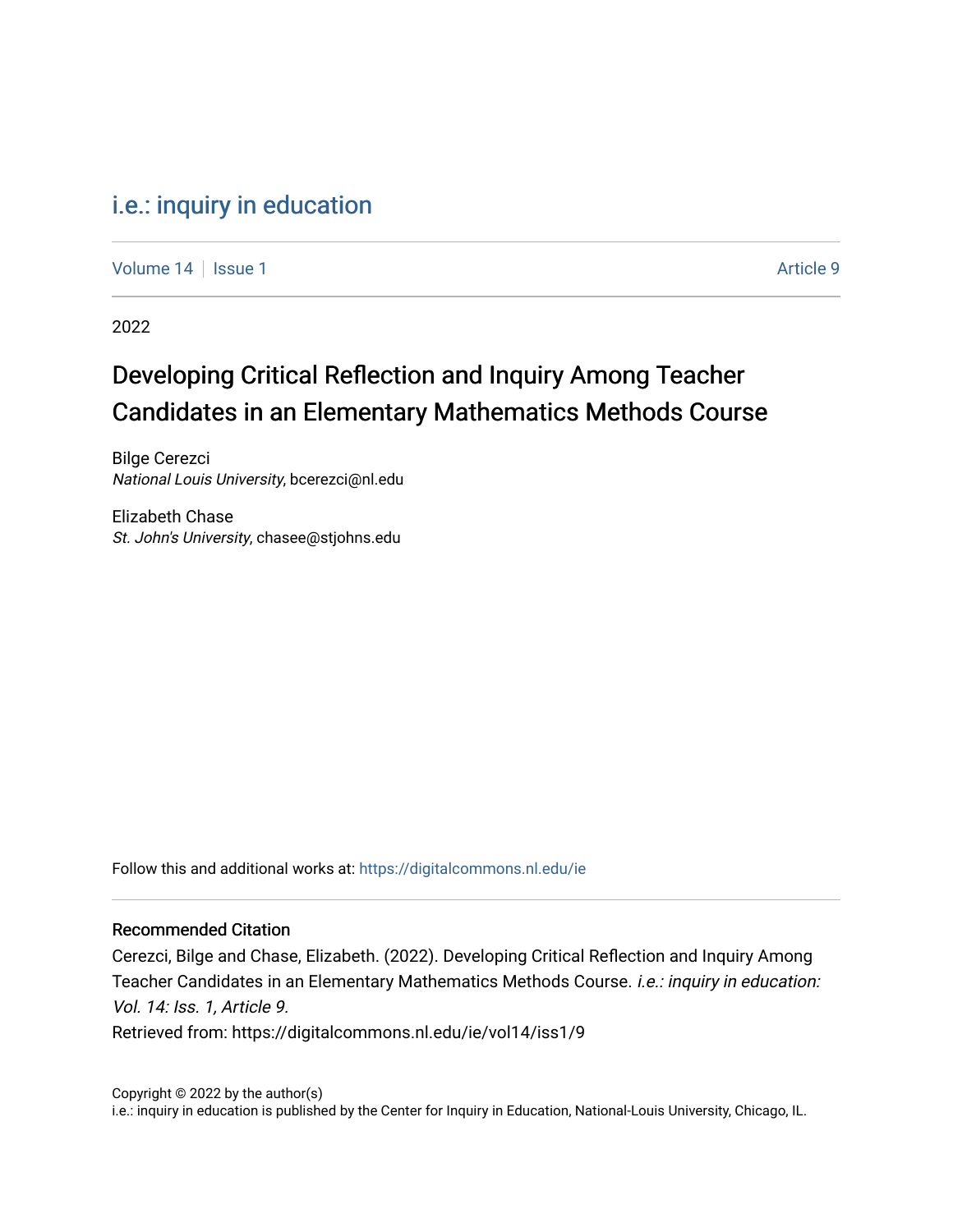# **Developing Critical Reflection and Inquiry Among Teacher Candidates in an Elementary Mathematics Methods Course**

Bilge Cerezci *National Louis University*

Elizabeth Chase *St. John's University*

#### **Abstract**

This study explores how past and present experiences with mathematics interact as teacher candidates engage in a series of critical inquiry and reflection opportunities embedded in a mathematics methods course. The study involved 28 teacher candidates enrolled in an undergraduate education program within a large university. Data were collected through a series of written reflections and semi-structured interviews. The results reveal that the teacher candidates possess a wide variety of feelings towards mathematics, yet they are often influenced by how they were taught as students. Further, negative experiences with mathematics appear to be more prevalent than positive ones. Opportunities for critical inquiry and reflective thinking allowed the participants to develop new understandings about teaching and learning mathematics. Overall, the findings indicate that there are meaningful pedagogical opportunities for giving teacher candidates opportunities to revisit previous experience, construct new meaning, and challenge old assumptions about teaching and learning mathematics.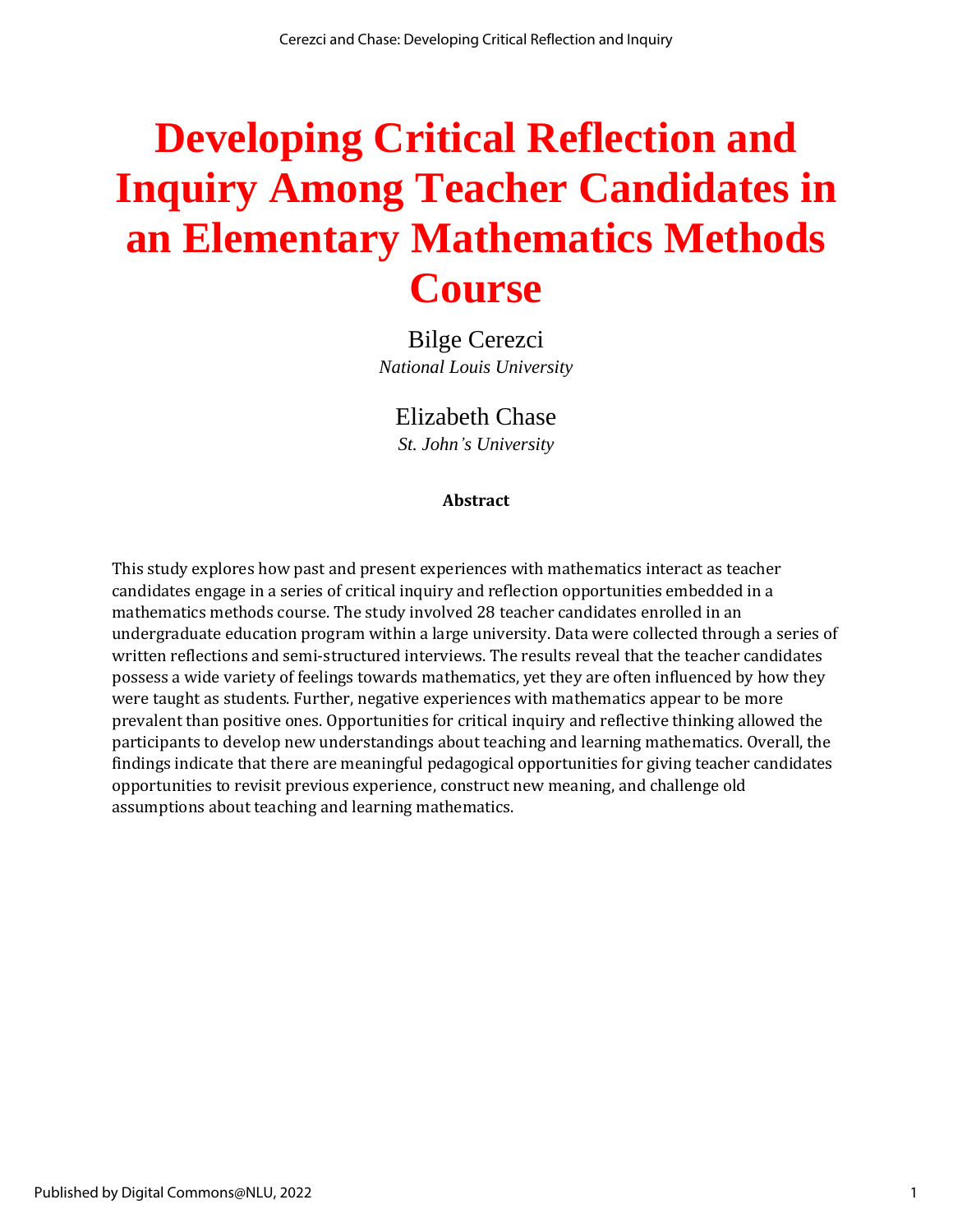#### **Introduction**

Exploration, play, and joy are important aspects of mathematics teaching and learning. And yet, they are—quite often—not what students and teachers typically associate with math class in PK-12 classrooms. Type the word "math" into Google Images, and the results are almost comical: image after image of chalkboards filled with endless mathematical scribbles. A few scrolls down, one comes upon a unique drawing of a quizzical Homer Simpson, finger poised against chin, in front of the same chalkboard of numerical scribbles—some joy starting to enter the pictures in this mathematical realm. Further on, there are cutesy images: personified rulers smiling broadly, colorful "Math is fun!" posters perfectly sized for classroom bulletin boards, and school-aged children staring up at a pleasantly drawn forest of numbers. But one would likely be on an endless search to find a visual representation of what math in elementary, middle, and high school really could—or should—be: a collaborative inquiry among a few young minds with question marks, frustration, and fear erased by curiosity, deep questioning, and wondering. As researchers and teacher educators, our goals with regard to mathematics instruction for teacher candidates revolve around the ideals of inquiry and exploration. This article presents findings from a study that examined the experiences and perspectives of teacher candidates enrolled in a mathematics methods course that explicitly foregrounded inquiry and exploration.

#### **Review of Associated Literature**

We are in an era of transformation in the preparation and assessment of teacher candidates. As teachers and their school leaders are increasingly being held accountable for providing quality teaching and learning experiences, various states have begun to establish new standards and utilize new performance-based assessments in order to improve the quality of the teachers entering the profession (Roberts-Hull et al., 2015). Despite these changes, the current state of teacher preparation in the United States has been characterized as well below what is desired and needed (National Comprehensive Center for Teacher Quality, 2010). Research indicates that many firstyear teachers do not feel confident or well prepared to teach in the classroom (Levine, 2006). For example, data from the Schools and Staffing Survey of the National Center for Education Statistics indicates that only one-fifth of new teachers felt prepared enough to teach curriculum materials and assess their students' learning (National Comprehensive Center for Teacher Quality, 2010). In addition, PK-12 students demonstrate a lack of proficiency in core subject areas—such as mathematics—as documented in international and national assessments (NAEP, 2018; OECD, 2015), which has echoed concerns raised by new teachers and brought up questions about the effectiveness of teacher preparation (Boyd et al., 2009; Levine, 2006; Wiseman, 2012).

Recent studies identify teachers as key agents of educational change and student outcomes (Beckman et al., 2004; Clarke & Clarke, 2004; Fullan, 1993; Hattie, 2003; Krainer, 2011; Tattoo et al., 2008). For example, in an effort to assess the quality of mathematics teaching in U.S. classrooms and document how variations in the quality of teaching might produce different student outcomes, Rivkin et al. (2005) found that students whose teachers provided high-quality instruction gained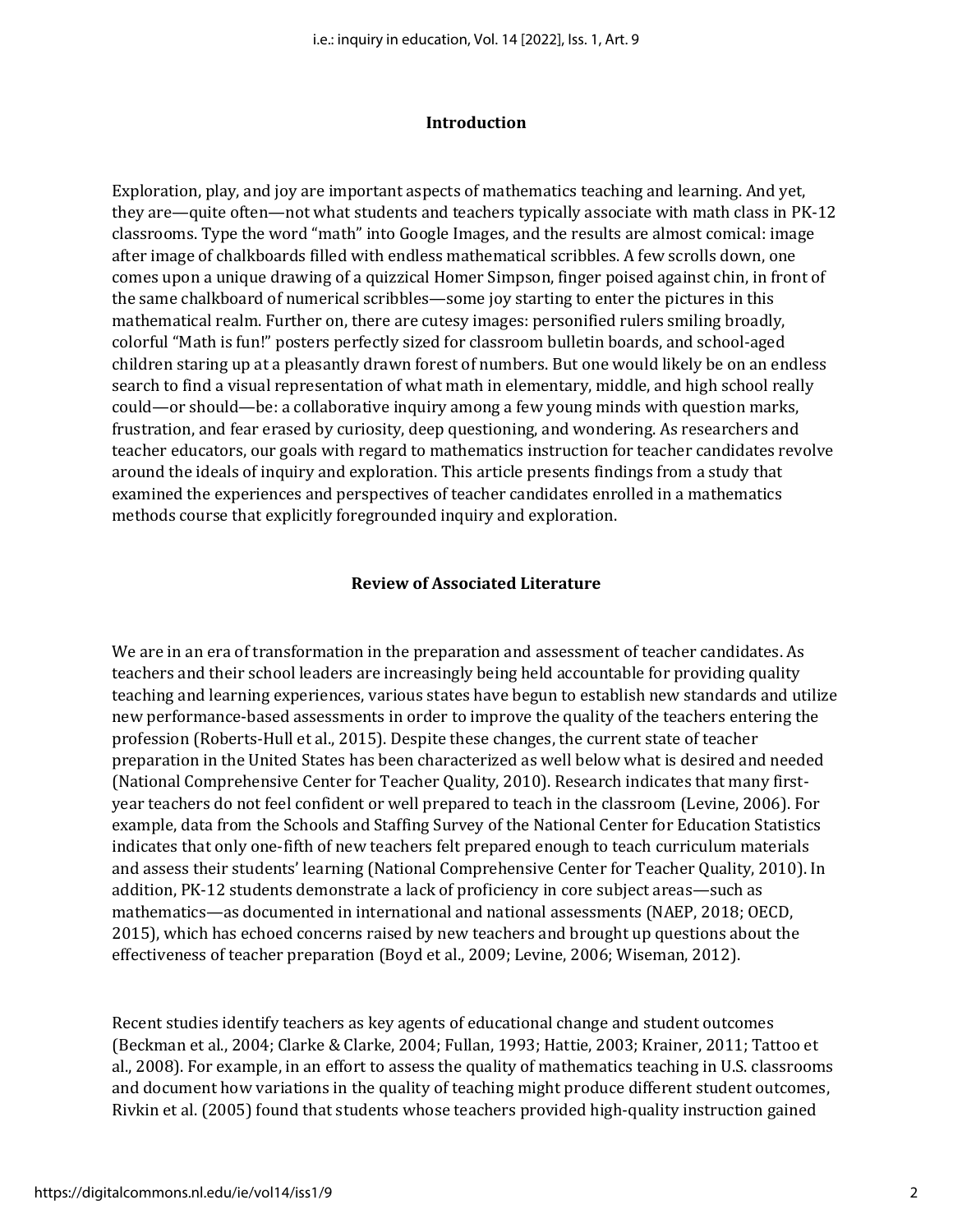1.5 grade equivalents, while students whose teachers provided low-quality instruction only made a gain of 0.5 grade equivalents during the same academic year. While this research reported on the effects of quality of instruction on student achievement in a single school year, Sanders and Rivers (1996) studied the cumulative effects of the quality of mathematics teaching and reported that both ineffective and effective teachers have additive and cumulative effects on student achievements in mathematics. Further, these effects are often not compensatory. That is, the disparities in student performance as a result of teaching qualities show a persistent pattern or have an enduring effect either for better or for worse (Sanders & Rivers, 1996).

Although the education system depends on teachers to help young children learn math concepts and develop foundational math understanding, the same system does not put enough effort into equipping teachers with the necessary mathematics knowledge and skills that they require to undertake the task. Research indicates that most of the teacher education programs in higher education do not offer more than one course specifically devoted to mathematics teaching and learning, which is not enough to equip prospective teachers with the domain-specific knowledge that they need in order to provide quality mathematics education (Copple, 2004; Ginsburg et al., 2004; Ginsburg et al., 2008).

Therefore, it is not surprising that numerous studies have indicated that many teacher candidates do not possess the mathematical knowledge that is necessary to provide quality mathematics teaching and learning opportunities to young children (Ball, 1990; Ma, 1999; Hill et al., 2004) and often do not feel confident in teaching mathematics (Bursal & Pazkanos, 2006; Copley, 2004; Wilkins, 2008). Burton et al. (2008) tie this lack of competence and confidence in elementary mathematics teaching and learning to teacher preparation when they state:

*Most often, mathematics content courses address mathematics concepts and procedures, while mathematics methods courses focus on learning theories and the application of activities to facilitate learning. There is little opportunity for future elementary educators to explore the specific mathematical content they will be teaching and even less time to explore it in the manner in which they are being expected to teach. (p.1)*

Further discussing how teachers' content knowledge can affect the quality of their instructional practices, Brophy (1991) states:

*Where [teachers'] knowledge is more explicit, better connected and more integrated, they will tend to teach the subject more dynamically, represent it in more varied ways, and encourage and respond fully to student comments and questions. Where their knowledge is limited, they will tend to depend on the text content, de-emphasize interactive discourse in favor of seatwork assignments, and in general, portray the subject as a collection of static, factual knowledge. (p. 352)*

Researchers have also examined how elementary students' low levels of mathematics achievement are highly correlated with not only their teachers' mathematics knowledge (Ball, 1990; Beckman et al., 2004; Clarke & Clarke, 2004; Seidel & Shavelson, 2007) but also their approach toward the subject (Ball, 1990). Since both content knowledge and beliefs play a fundamental role in teachers'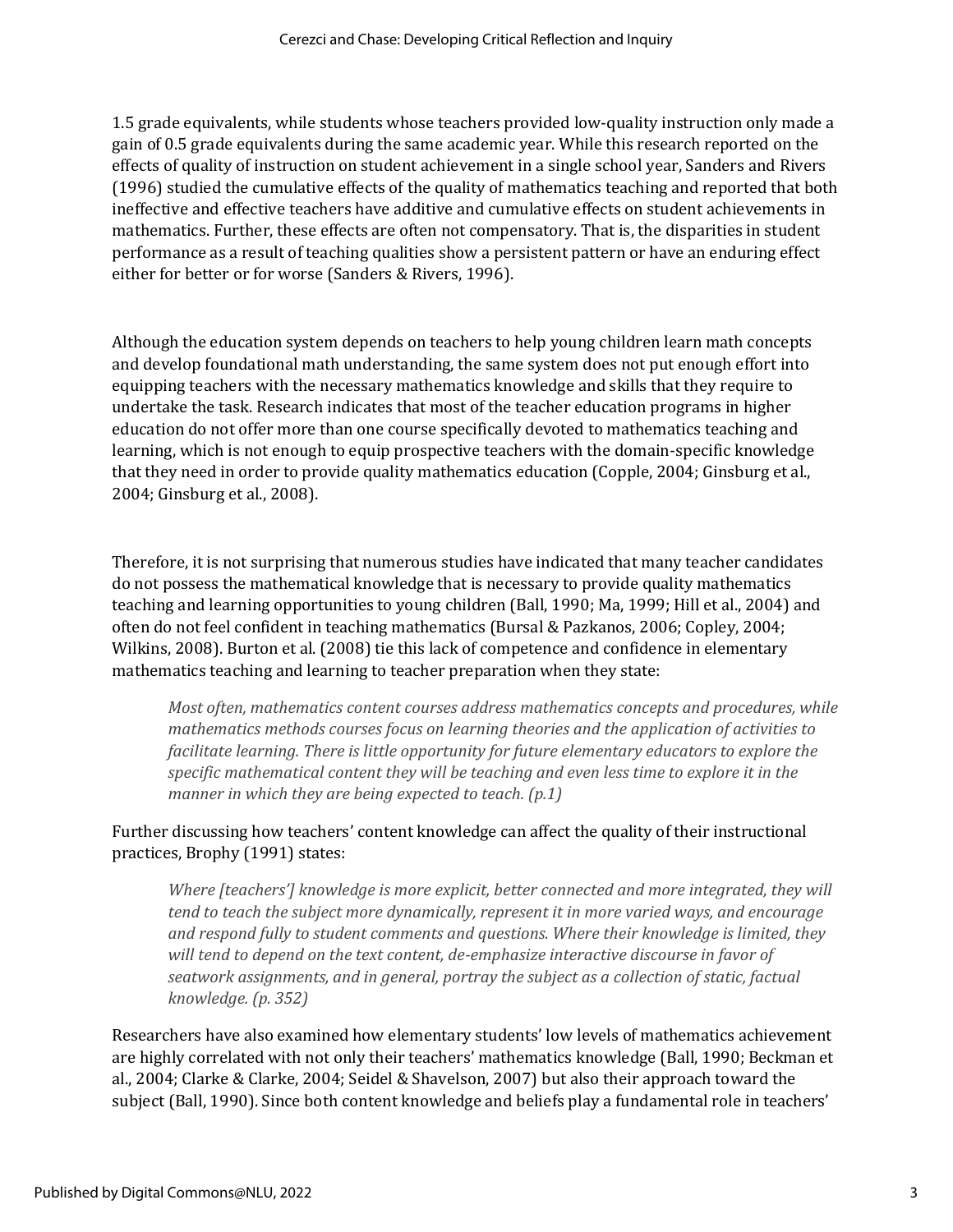effectiveness (Ball, 1990; Baumert et al., 2010; Shulman, 1986), the preparation of teacher candidates presents a crucial opportunity to develop future teachers' confidence and understanding of mathematical content knowledge. Further, research also suggests that teachers' pedagogical approaches are an important aspect of teacher competence, influencing teachers' instructional behaviors and their students' motivation (Klassen et al., 2011; Klassen & Tze, 2014; Tschannen-Moran et al., 1998; Tschannen-Moran & Woolfolk Hoy, 2001). In order to build teacher candidates' confidence and competence in teaching mathematics, teacher preparation programs need to explore new ways to provide learning and teaching experiences in mathematics that will positively impact teacher candidates' knowledge, beliefs, and feelings about mathematics teaching and learning (Ball, 1990; Battista, 1986; Baumert et al., 2010).

#### **Changing the Landscape**

Teacher education is crucial to the development of teacher candidates' pedagogical content knowledge and beliefs about the way mathematics should be taught. As Sheridan (2016) states, "Teacher education can either reinforce or challenge pedagogical beliefs, providing the opportunity to preservice teachers to create new versions of firmly held truths" (p.3). Therefore, it is critical for teacher educators to facilitate a reflective practice that helps teacher candidates to actively consider and reconsider beliefs and practices that improve their pedagogical ability (Moon, 2004). This will also allow teacher educators to understand how teacher candidates create meaning from their experiences (Darling-Hammond, 2010; Richardson, 1990).

Researchers acknowledge that reflective teaching promotes teachers' professional development and improves the quality of teaching and learning (Endacott & Sturtz, 2015; Paakkari et al., 2015; Rossum & Hamer, 2010; Vosniadou et al., 2008; Wubbels, 1992). Researchers in this field point to the difficulty of changing robust beliefs (Korthagen et al., 2006; Paakkari et al., 2015), while others conclude that such a change is possible when certain experiences are afforded in the preservice education setting. In order to construct new beliefs, teacher candidates must be afforded opportunities to link theory to practice within existing preconceptions (Wubbels, 1992), engage in critical reflection (Endacott & Sturtz, 2015), and participate in analyzing and reflecting on pedagogical reasoning (Vosniadou et al., 2008).

Reflection is a mode of thought historically associated with creating "warranted assertabilities" (Dewey, 1938, p.15) from experience. In the context of mathematics teaching and learning, we believe that the practice of reflective teaching results in: (a) gaining personal and professional knowledge in mathematics; (b) creating room for teacher candidates to conceive of new perspectives; and (c) inviting teacher candidates to challenge old assumptions with regard to mathematics. Teacher education coursework can afford an opportunity for teacher candidates to reflect upon their beliefs, challenge attitudes, and grow in content knowledge once they are in the classroom (Ball, 1990; Battista, 1986).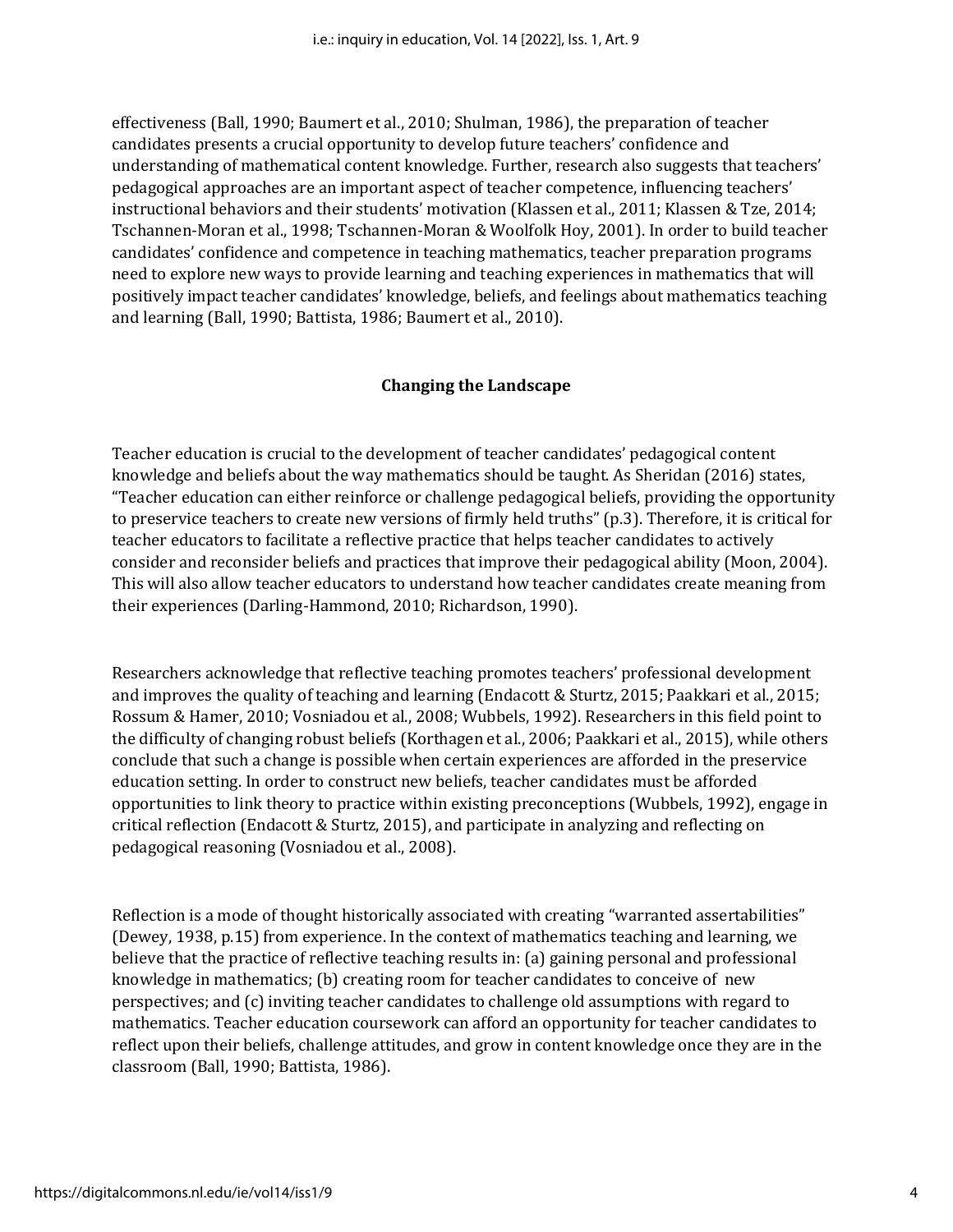Unfortunately, critical reflection does not come naturally to most teacher candidates; therefore, appropriate opportunities for reflection should be provided as part of their teacher education preparation (Yang, 2009). The literature presented in this review suggests that teacher candidates come to the classroom with negative beliefs around mathematics and take those beliefs with them to their classrooms, in particular feeling underprepared and/or incompetent to provide quality mathematics instruction. In this study, we used our role as teacher educators to infuse our mathematics methods course with several reflective thinking and learning opportunities, aiming to explore how our students interact with and respond to these opportunities as they developed their abilities regarding teaching and learning mathematics. In developing this inquiry, we were interested in exploring how these experiences might allow our students to be more open to receiving the experiences provided throughout the class and what the students thought of these experiences. In this way, our research contributes to the ongoing discourse on the value and impact of reflective practice in mathematics education for teacher candidates. It also explores how teacher candidates' reflections that were focused on their previous experiences with mathematics enabled the teacher candidates to construct new meaning and challenge old assumptions.

#### **Research Context and Design**

The participants for this study were seniors in an undergraduate education program in a large university in a metropolitan city in the northeastern United States. The participants consisted of 28 students who were enrolled in an elementary-level mathematics methods course that foregrounded inquiry and reflection. This course is the second course in a two-part sequence. In the first course of the sequence, students explore mathematics methods for elementary-grade classrooms. In this second course, the students explore the mathematical content more deeply, building stronger foundations for how to teach mathematical concepts in ways that promote what Jo Boaler (2015) has termed a *mathematical mindset*. In order to build and develop a mathematical mindset, we deliberately structured the course so that students investigated and reflected on the ways that mathematical content strands (e.g., number and operations, measurements, algebraic thinking, geometry, and data analysis) can be examined in a manner that is constructivist and engaging.

#### **Participant Information**

In order to recruit participants for this study, we offered our students an overview of the study details at the first class session. We explained that data would be collected from existing course structures and assignments, and we further explained that there would be no penalty for any student who chose to opt out. After reviewing the Participant's Statement of Rights, all of the students across the two sections of our mathematics methods classes agreed to be in the study and provided a signed consent form. Of the total participants for this study, 27 were female and 1 was male. The majority of the participants were within the age range of 20–23, with only two participants over the age of 25. Of the total participants, 67% identified as White, 14% identified as Asian, 14% identified as Latina, and 1% identified as African American.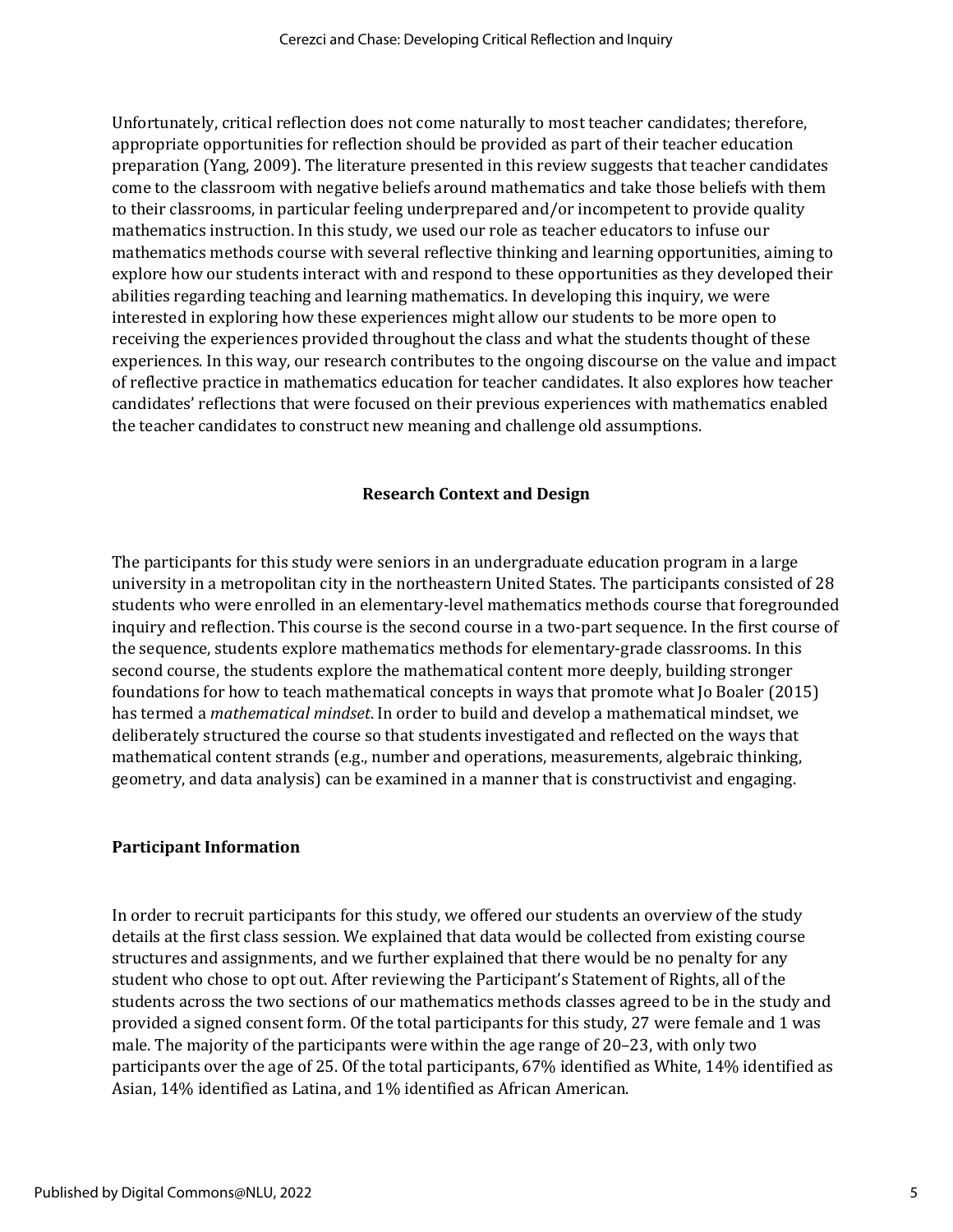#### **Data Sources and Collection**

This study was designed to explore participants' experiences within a mathematics methods course that was purposely designed to grow and foster critical reflection and inquiry with regard to teaching and learning mathematics. To that end, we sought answers to the following research questions:

- 1) In what ways does a mathematics methods course that foregrounds inquiry and reflection provide space for teacher candidates to develop their own critical reflection and inquiry around teaching and learning mathematics?
- 2) What are the participants' perceptions and experiences about teaching and learning mathematics after participating in a mathematics methods course that foregrounds inquiry and reflection?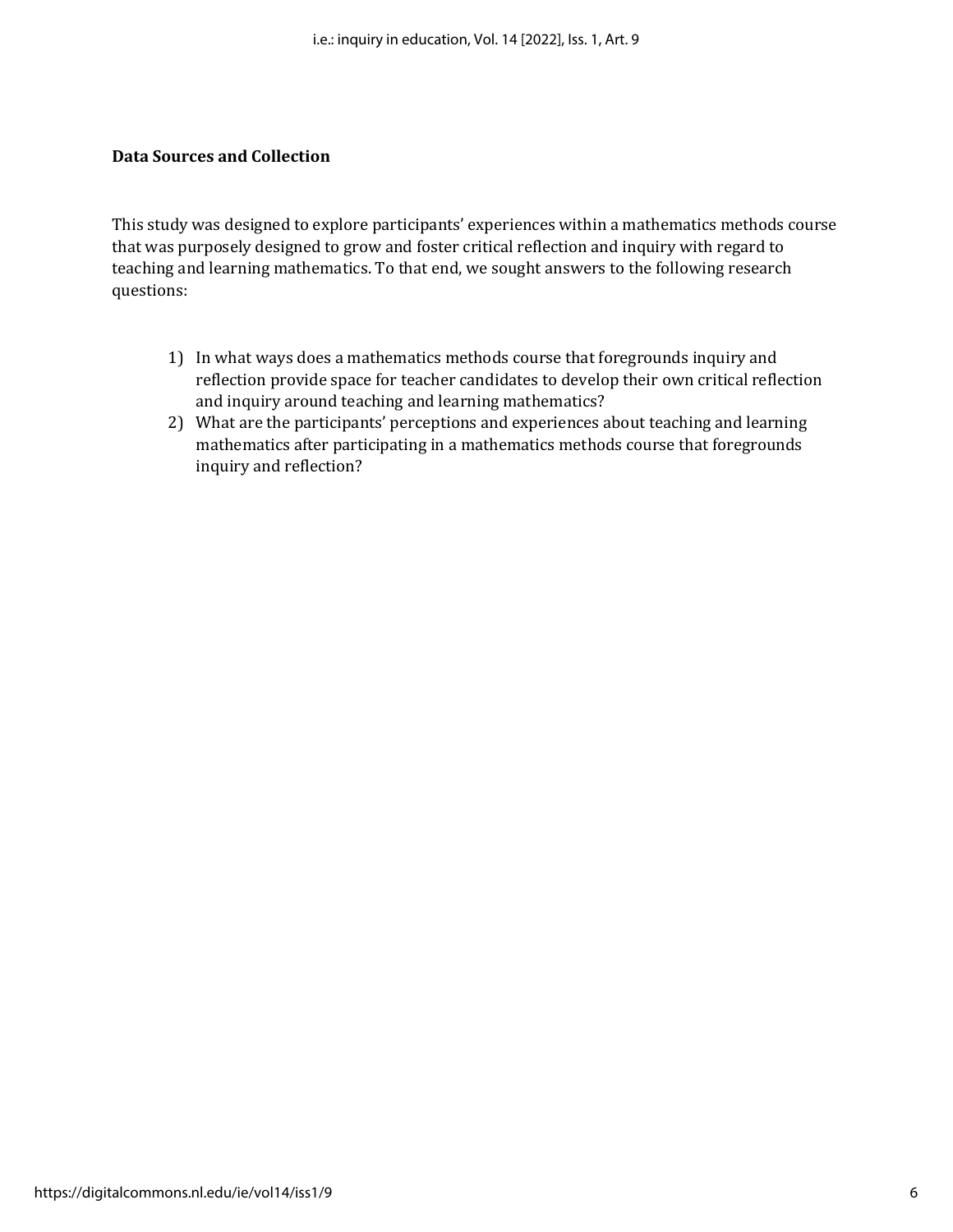#### *Data Collection—Phase One*

Data were collected in two phases over the course of one academic year. In the first phase, we collected a series of written reflections from each participant. The prompt for the first written reflection was designed to provide a broad opportunity for the participants to reflect on teaching and learning math. We include the extended prompt for this reflection below for context:

*Before we ever decide to become teachers, we all have a long history in the field of education. Our experiences, whether good or bad, have helped to shape our perceptions of ourselves as learners first, then as potential educators. Each experience has also shaped our views about the subjects we've learned and our abilities to teach those subjects. This can be especially true of math. When it comes to this subject, there are many personal, academic, and cultural contexts that have influenced how we perceive our abilities. Some of these contexts we are very aware of, and others we may think about rarely or not at all. But all of them have influenced us as students and will affect how we teach. For this reflection, you will think about and examine your personal experiences in math. Consider not only your academic experiences but also your more informal exposure to these subjects at home and in your everyday life. Think and write about these experiences over time, from childhood to the present. What people and events encouraged you? Which experiences challenged you productively, and which made you just want to give up? Try to be as specific and as honest as you can as you explore how your experiences in this area have affected your current view of yourself as either "good" or "bad" or "other" at math.*

Following this opening prompt at the beginning of the semester, the participants completed and reflected on five Problem Solving Exercises (PSEs) that were designed to foster deeper thinking about mathematical content *for* and *with* elementary-level students. In brief, the PSEs were assignments in which the participants were asked to engage with an elementary school student from their student teaching placements in a math activity (provided by the professors of the course). These math activities were conceptual and oriented toward building mathematical mindsets. The PSEs explored a range of mathematical topics and were specifically geared toward creating room for inquiry and reflection. For example, in one PSE the participants played *Cross Out Singles* with an elementary-grade student, which is a concept-driven game from Marilyn Burns's book, *About Teaching Mathematics* (Burns, 2015). This game asks players to roll a die and strategically place numbers on a game board before adding the sums. A player wins the game by having the most duplicate addends, thereby reinforcing the strategy of placing numbers in an addition expression such that the sum is equivalent to another sum on the player's board. In another PSE, the participants played a game that we titled *Make Your Own Design* with a student. This activity invites players to use 3–4 colors in creating an artistic image drawn on a 5x5 grid (for lower grades) or 10x10 grid (for upper grades). After the student has created the image, the participant works with the student to count the number of squares for each color and then represent the number as a fraction, decimal, and percent.

Throughout the semester, after the participants completed each PSE, they were asked to write a two-to-three-page reflection that addressed four elements of their experience. First, they were asked to make connections between the PSE and two of the main texts for the course (*Mathematical Mindsets* by Jo Boaler and *About Teaching Mathematics* by Marilyn Burns). Second, they were asked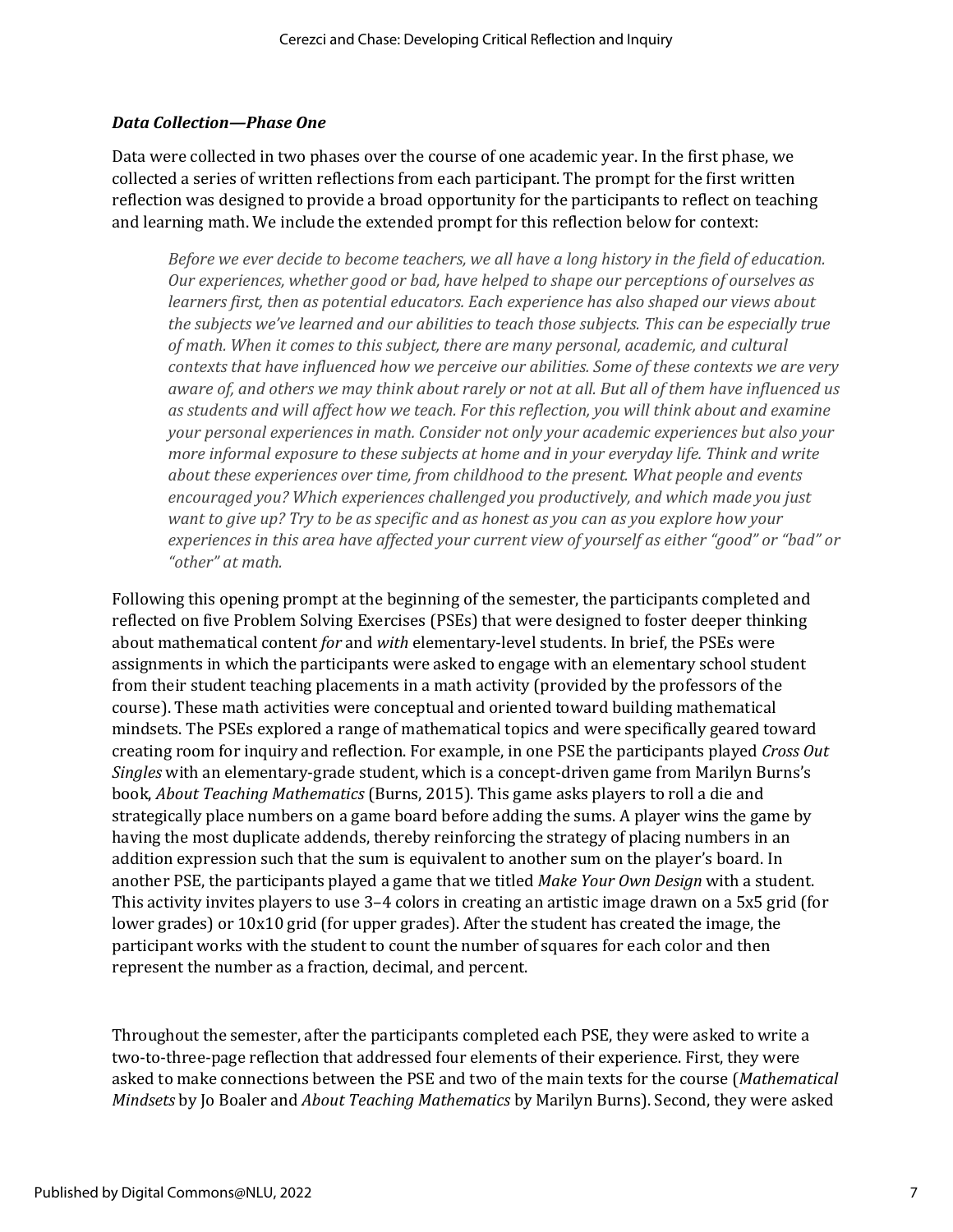to identify and discuss the concepts that the PSE would introduce or reinforce for elementary-level students. Third, they were asked to identify and explore convergences and/or divergences between aspects of the PSE, tenets of the course texts, and observations from their field experiences. And fourth, participants were asked to make suggestions and modifications to the PSE, thus asking them to evaluate the PSE for possible improvements.

At the conclusion of the semester, participants were again asked to reflect on their experiences in the course vis-à-vis their own mathematical understandings. The prompt that was given to participants was:

*Think about the reflection paper you wrote at the beginning of the semester. At that time, you were asked to think about and examine your personal experiences in math. You were asked to consider not only your academic experiences but also your more informal exposure to these subjects at home and in your everyday life, from childhood to the present. Now, answer the following questions:*

*1) Has taking this class changed your thoughts when it comes to your abilities in mathematics and science? Do you see any shifts (positive or negative)? What people and events caused this change or no change?*

*2) Which experiences challenged you productively? Which experiences made you just want to give up?*

*3) What do you think about the PSEs you were asked to play with a student? What do you like or not like about them? Would you consider such an approach to teaching and learning in mathematics? Why or why not?*

Participants completed all of the written reflections as part of their coursework and posted them to a web-based discussion board that was part of our online learning management system.

In total, from the first phase of our data collection, we gathered seven reflections from each of the 28 participants: a written reflection from the beginning of the semester, a series of five written reflections following each of the PSEs, and a written reflection from the close of the semester. Following this first phase of data collection, we identified six participants from the group of 28 with whom to conduct semi-structured individual interviews to understand their reflections more deeply. These six participants were identified using a criterion-based purposive sampling method (Marshall & Rossman, 2006), as we were interested in speaking with specific students who might generate more substantive data for our analysis. To that end, we identified two students who selfidentified as having a high and positive shift in their levels of critical reflection and inquiry toward math, two students who indicated a small but positive shift, and one student who indicated there was no shift in her reflections and inquiry regarding mathematics. The chart below offers a detailed snapshot of our data sources across both phases of data collection:

#### First Phase of Data Collection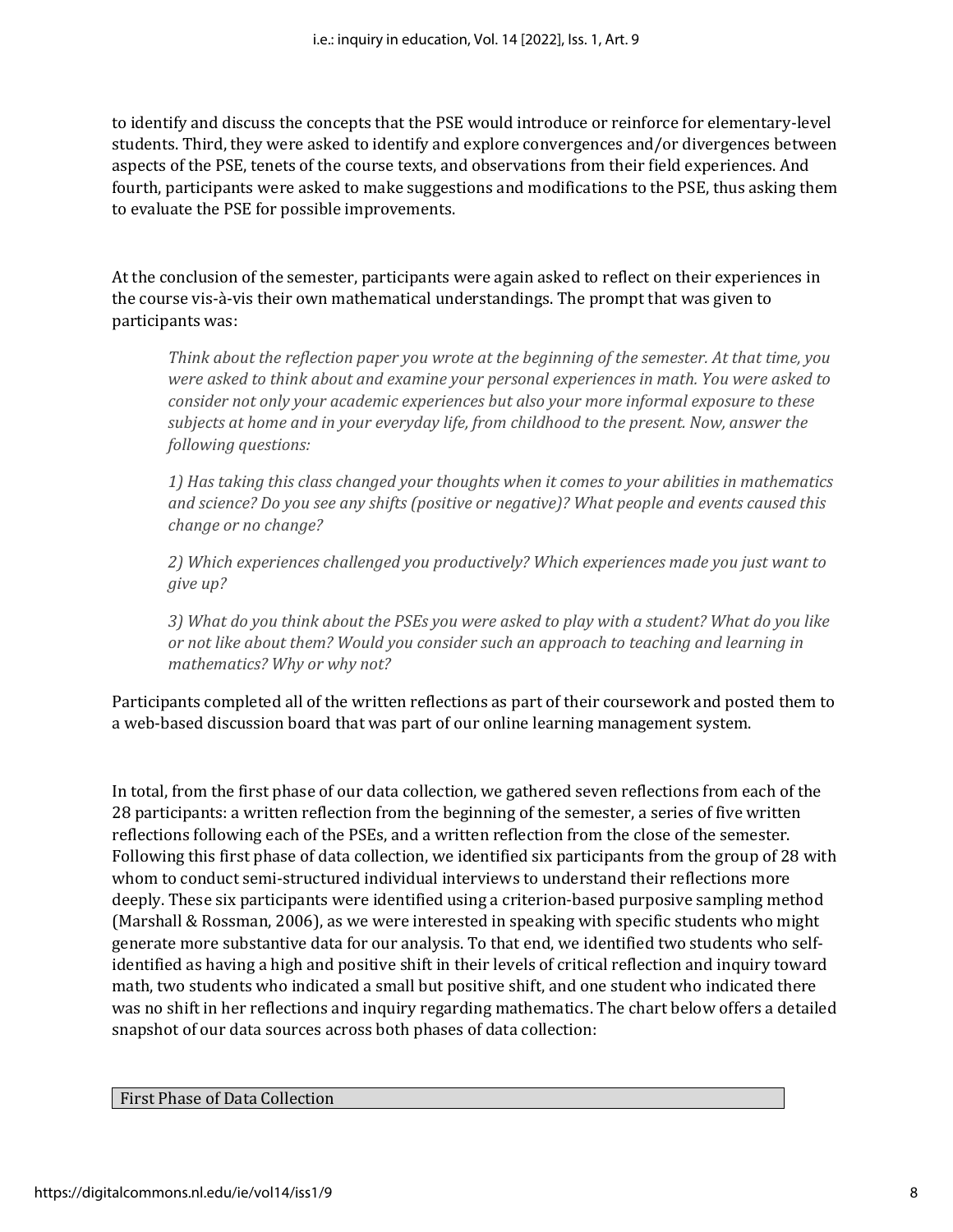| Data Source                           | Number of Participants |
|---------------------------------------|------------------------|
| Initial written reflection            | 28                     |
| Written reflection on each of 5 PSEs  | 28                     |
| End-of-course written reflection      | 28                     |
| Second Phase of Data Collection       |                        |
| Semi-structured individual interviews |                        |

#### *Data Collection—Phase Two*

In the second phase of our data collection procedures, we identified five participants who were suitable for the semi-structured individual interviews. The interviews took place at the conclusion of the course, after all written work had been completed and reviewed in our first phase of data collection. The individual interviews were audio-recorded with the participants' permission and transcribed verbatim. By using semi-structured individual interviews as a principal method of data collection, we relied on two assumptions: first, that the instrument best suited to learn about human existence is another human, and second, that in-depth interviews allow researchers and participants to build meaning around experience (Kvale & Brinkmann, 2009). The interview guide for the individual interviews was informed by scholarship on teacher candidates' attitudes toward mathematics instruction as well as questions that arose from our initial coding of all of the data collected in Phase One. The questions elicited the participants' reflections and opinions on three areas: a) mathematical insights that they may have gained from the course; b) reflections on their understandings of mathematics teaching and learning during the course; and c) areas of mathematical thinking that were still "stuck" in older (or original) ways of thinking.

#### **Data Analysis**

Our data analysis proceeded in multiple phases. At the conclusion of first phase of data collection, we began a first review of the total set of written reflections. Guided by the work of Saldaña (2016), we used verbatim coding, which is particularly useful in educational research as it honors the voices of the participants with their actual words. To do this, we highlighted portions of written reflections in which words, phrases, and short examples struck us as germane to the research question. From this initial analysis, we identified a few common phrases and examples that became possible themes to examine more closely. Additionally, we used this initial analysis to develop our interview protocol for the semi-structured interviews that we conducted in Phase Two. After all data (written reflections and interviews) were collected, we engaged in a second level of coding to enhance the findings. To this end, we used pattern (or descriptive) coding to start generating themes and working on interpretations of the data. Rather than create categories before the data analysis began, we used an inductive approach to discover patterns as we identified common refrains and repetitions in the data (Lawrence-Lightfoot & Hoffmann Davis, 1997; Saldaña, 2016).

In order to keep our emergent themes connected to the research questions and begin the process of researcher reflexivity, we wrote analytic memos that reflected our coding processes, our coding choices, and our emergent themes (Saldaña, 2016). These analytic memos pointed to segments of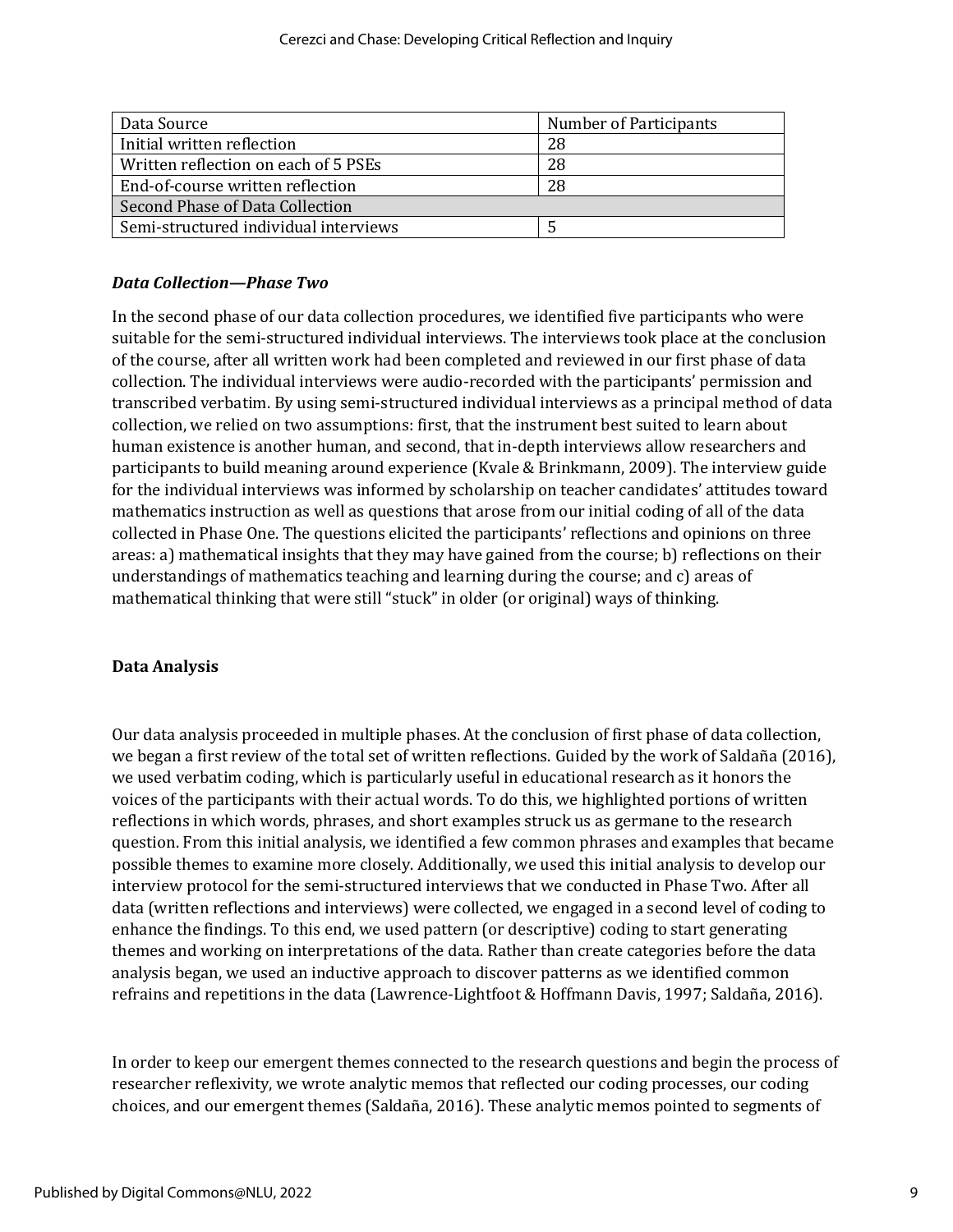written reflections and interview transcripts that coalesced around an idea and allowed us to interpret potential patterns and themes. We shared our analytic memos as researcher notes with one another. Initially, we identified a small number of potential patterns that we wanted to explore in more depth. In subsequent reads of the reflections and analytic memos, we looked for confirming and disaffirming data to rework the patterns or disrupt an emerging pattern. This process resulted in the development of three themes that were resonant with our research questions as well as the extant literature on teacher candidates' reflections about teaching and learning mathematics. In the sections that follow our methodology, we present these themes supported by data, and we discuss the implications and applications of our findings.

#### **Limitations**

We believe the data presented are rich and worthy of continued consideration, but we also recognize that all studies are accompanied by limitations. First, it is important to state that the small number of participants does not lend itself to generalizability. This study was an in-depth inquiry into the critical reflections and insights of teacher candidates toward mathematics teaching and learning. While we believe the findings are relevant for other teacher educators, the small sample size and particular context limit a broad-spectrum application of findings from this study. Second, the present findings indicate that teacher candidates have a variety of views regarding teaching and learning mathematics. While this study offers insight into the reflections of a group of elementary teacher candidates, an in-depth examination of how these reflections are formed and how they evolve during content courses could provide insight into the factors that lead to critical inquiry and reflection.

#### **Findings**

In this section, we present findings from the data collected in this study. Overall, our data analysis revealed that our participants developed capacities for critical reflection and inquiry with regard to teaching and learning mathematics; however, there are still significant hurdles to overcome in preparing teacher candidates to teach math in a way that foregrounds inquiry and reflection. In the subsections that follow, we present data that support three findings from our data analysis: (a) reflecting on the past to understand the present; (b) teacher candidates' experiences working with the problem solving exercises (PSEs); and (c) teacher candidates' lack of clarity on next steps regarding their own growth in teaching mathematics.

#### **Reflecting on the Past to Understand the Present**

Our initial reflections asked participants to recall their experiences with mathematics from earlier in their school careers. Overall, our participants expressed positive feelings about math in the early grades but expressed that shifts toward negative feelings tended to happen starting in middle school and lasting through college. One participant shared: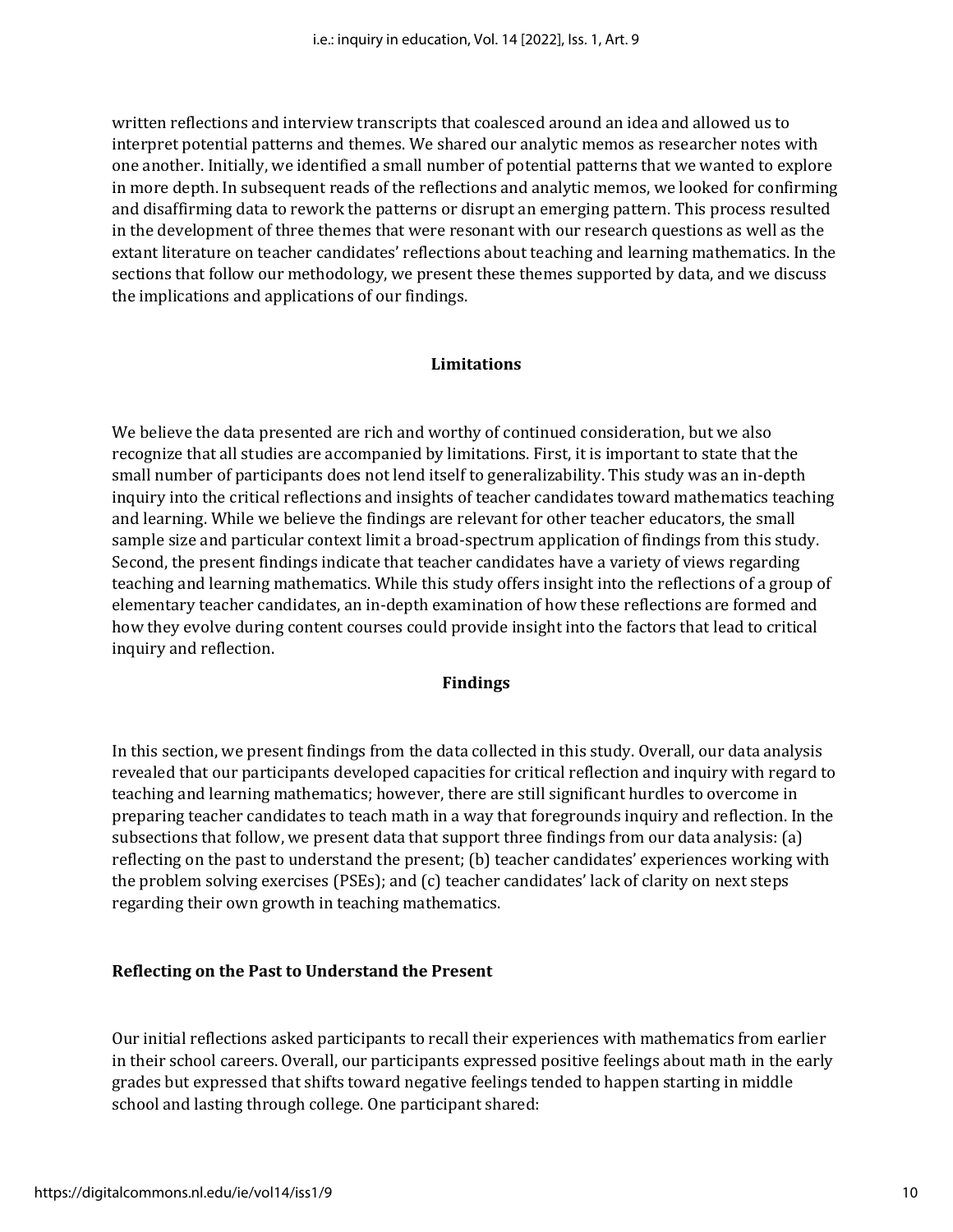*If I had to pick a specific time where I felt the most confident with [math], I would have to say elementary school. It was a time where there were no restrictions on time, questions, or imagination. If a student wasn't understanding the problem, the teacher would go out of their way to reword the problem so the student would understand it better. All of this stopped in high school. All of a sudden, we had to learn a full lesson of math in under 40 minutes which didn't leave any time for questions or one on one time with the teacher. Everything seemed rushed and if you didn't finish in time, you simply had to teach yourself. Only it wasn't so simple.*

This participant's reflection indicated that the learning context provided in elementary classrooms helped them enjoy mathematics because mathematics was made more accessible and meaningful.

In contrast to positive experiences recalled from elementary school, many of the participants expressed developing a negative perception about math while in high school, describing it as "lacking passion," "a roller coaster ride," and a subject that came with a "feeling of hatred." The participants' reflections suggested that certain teacher behaviors increased math anxiety, including presenting the content with a negative attitude, failing to clarify the content, and showing a lack of understanding for those who needed extra time to grasp difficult math concepts. By contrast, the participants who expressed positive experiences with mathematics all through school often identified themselves as "math people." In other words, when a participant noted positive experiences with mathematics across grade levels, it was often associated with their "ability" to understand mathematics rather than the experiences provided to them.

Our analysis of the participants' initial reflections also revealed that their struggles centered on a lack of understanding of the concepts because they felt their teachers or parents did not help them make sense of mathematics. One of the participants reflected on her experiences with math in a high school classroom:

*The teacher started writing a problem on the board and was "teaching" us how to do it while we were unpacking our bags. We didn't even have our notebooks out. After doing that problem on the board, she would hand out a worksheet that had similar problems and that was our lesson for the day. Then she would go sit at her desk and read a magazine and not instruct us any further. When we would ask for help she would tell us to look at the problem on the board but nobody understood her process. The only reason I passed that class was because she gave points for doing basic things like handing out pencils. After this class my hatred for math did not let me succeed in the other areas like trig and pre-calc and it didn't help that those teachers also did not teach. Math in and after high school was horrible.*

By contrast, participants associated positive feelings with mathematics when the teachers and parents made the math content accessible and fun. One participant said, "I enjoyed writing proofs and learning all of the rules for proving triangles congruent. I attributed this continued enjoyment of math to the teacher I had at the time. She was stern, but always made the classroom a fun and lively environment to learn the subject." Another participant mentioned that her father helped her uncover mathematics: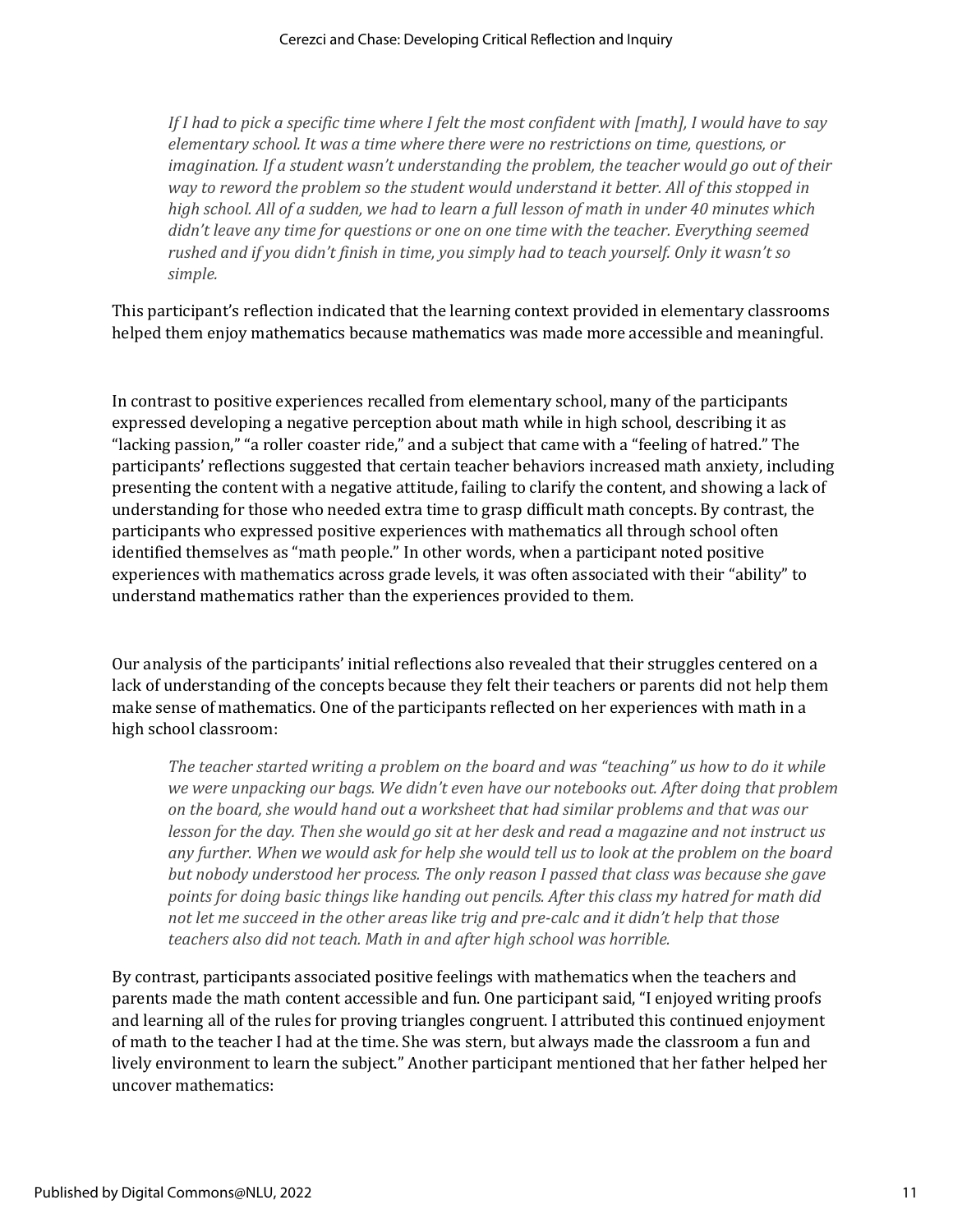*My dad was the one who really encouraged us to keep working at the problem. He showed us time after time that if we kept thinking, kept working at the problem, and used our resources, we would be able to solve any problem. My dad constantly encouraged us to figure out our own ways to solve the problem, even if it was not what the teacher had taught us. Math was creative and exciting and possible.*

Data from our final reflection of the semester pointed to the fact that the teacher candidates' understandings about who can "do" mathematics evolved. And more specifically, there was a new understanding about who could teach and learn mathematics. Provided with an opportunity to reflect on their journeys in the course, participants offered emotional responses indicating that early experiences can have a lasting impact on one's teaching and learning mathematics. One participant shared:

*When I was younger, I learned in an environment in which the first person to get the correct answer understood the material best and if someone got it wrong, even for a moment, they were a slow learner, therefore not as smart. In addition, the environments I learned in as a small student were mostly teacher centered. This meant that the teacher knew best and could always give the right answer when a student was not achieving the right answer. To un-learn this idea and educate myself on the benefits of mistakes and growth from error was similar to forgetting an instinct.*

#### In another reflection, a participant indicated a change in perception by stating:

*Taking this class has definitely changed my thoughts when it comes to my math abilities. I always had the fixed mindset that I just couldn't do math and didn't have any number sense. Now I see that you have to reason through each math problem, and that [there] are different ways to solve one equation. I see my shift as a positive one and that now I have a growth mindset for my math abilities and children's capabilities.*

The majority of the participants indicated that reflecting on their prior experiences with mathematics as they learned about the math content allowed them to redefine what counts as mathematics teaching and learning. Comments such as the following were common among the data: "Prior to this course, mathematics was a subject that I dreaded. Over the course of this class, I was able to realize where this dread came from." The following reflection is another example: "I came into the class thinking that math was about accomplishing the correct answer through a singular path. However, through the continuance of the class, I was able to see that math is more about thinking and understanding than answers and scores." As Skott (2011) states, teachers' prior experiences often lay the foundation for their own practice as teachers of mathematics. Throughout this course, we aimed to offer our participants the opportunity to develop a reflective approach to teaching and learning mathematics. Overall, the data presented in this section point toward a small development in the teacher candidates' perceptions about what math "is" and who can "do" math. Specifically, from the beginning of the study to the end, the data revealed that the participants went from thinking about math as "getting a correct answer" to seeing mathematics as problem solving, reasoning, curiosity, and enjoyment. We find these results encouraging because several studies have repeatedly found that teacher confidence in mathematics is highly correlated with students' learning and students' confidence in themselves as mathematics learners (Stipek et al., 2001).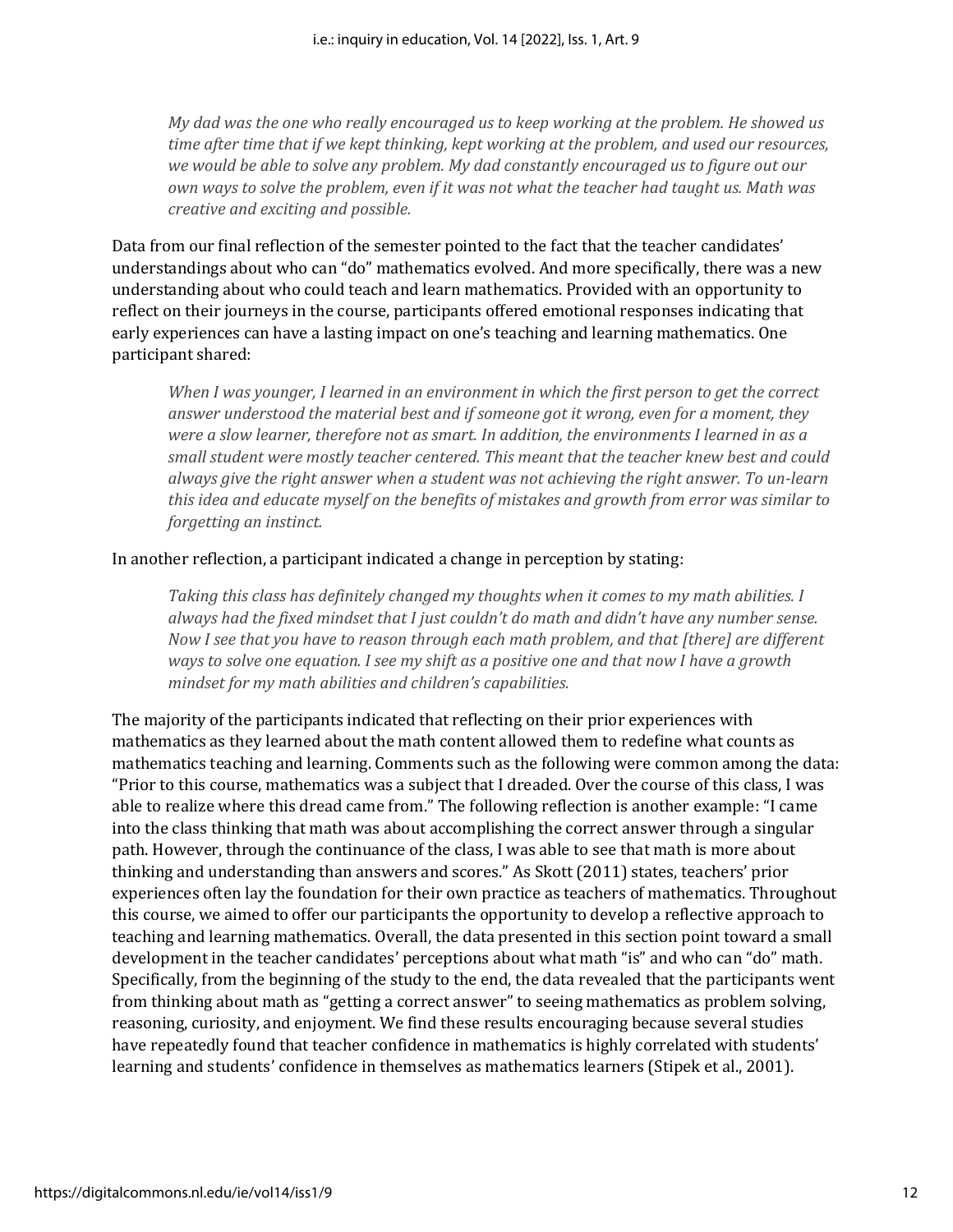#### **Experiences Working with the Problem Solving Exercises (PSEs)**

In general, the data revealed that the PSEs and accompanying opportunities for reflective thinking allowed the participants to grow their understandings of math in a way that was different and new for them. One participant commented, "I really liked the PSEs because they were a different way to do math. I'm going to bring more of those problem solving exercises into the classroom that I'm teaching." It was common for us to encounter participants saying something similar to this throughout our data analysis. Frequently, participants shared that the PSEs were a "different way to do math" for them and that the work they did in the PSEs was new and engaging. To add to this, here is another excerpt from a participant:

*At the beginning of the semester, I was thinking of math as something that has to be done. Like, the most creative way you could do it was "If I have cookies and you have cookies and now we're sharing our cookies," you know? I didn't see math as fun in any way. I saw it really as this chore. The class, especially the texts and the exercises … I was able to obtain knowledge and obtain ideas and ways to be creative and ways to be free.*

This idea—that the PSEs presented a math in a creative or "free" way—was common throughout the reflections and interview responses. Overall, we found that participants were surprised they could engage in mathematical thinking in this new way and also pleased to have something refreshing and fun to think about with regard to math. These data points illustrate the participants' ability to express new mathematical knowledge (Ball, 1990) as a result of engaging with the inquiry-based PSEs and the associated reflective practice. Specifically, the participants expressed that the process of doing the PSEs led to a view of mathematics that was less static (e.g., "a chore") and more dynamic (e.g., "creative" and "free") (Brophy, 1991; Stipek et al., 2001).

Another finding that emerged in our analysis of the reflections on the PSEs was less generative: we found that participants were somewhat rigid in their approach to the PSEs, in particular when they were not sure how to adapt a PSE to a student in a different grade level. One PSE assignment (*Make Your Own Design*) asked the student to use multiple colors to draw any desired image on a 10x10 grid and then evaluate that image for fractional portions of color. One of our participants attempted this PSE with a younger student and shared the following reflection:

*I remember looking at the PSE and thinking "Uh, ok." I had my student color it in but the thing*  is, they had no idea what they were doing. They just thought they were coloring. And I was like, *"Oh, color in the boxes whatever you want." It didn't register that it was math for them. It was just like, coloring.* 

This comment demonstrated a rigidity that was common to some, but not all, of the participants in our course. With all of the PSEs, there was a need to contextualize the work, scaffold the learning, and support the young learner in exploring the math concept. We found that some of our own students were not able to see the broader learning outcomes for some of the PSEs and fell into traps of rigid thinking wherein they felt that the PSEs were too challenging for their students. Additionally, this was reinforced by a common refrain we saw in the reflection data: many of our participants felt that the PSEs relied too much on luck. Although luck is involved in rolling dice and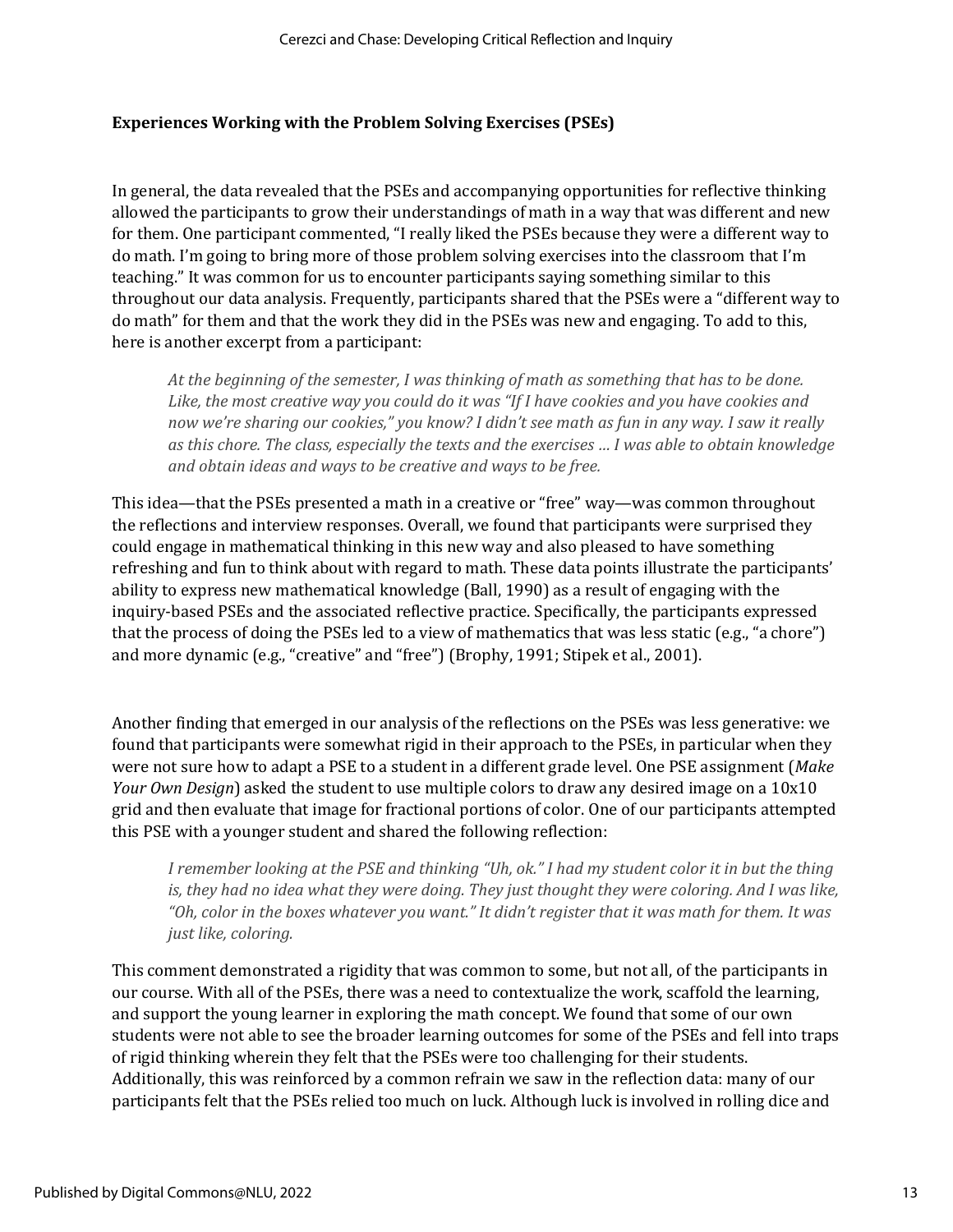generating numbers (as for certain PSEs that required spinners or dice), strategy is needed to follow that luck if a player is going to win the game by placing digits in certain advantageous spots. We were baffled by the recurrent use of the word "luck" that our participants shared and found that in general, the participants displayed a lack of awareness of how to contextualize advanced strategic thinking for themselves and their students.

#### **Lack of Clarity on Next Steps**

While we found that the PSEs had a broadening effect on the participants' conceptions of what mathematics teaching could look like, the participants still expressed a lack of deeper understanding of mathematical content knowledge. Additionally, they were not aware of what they needed to do to support themselves on their journeys to becoming stellar math educators. Data from the individual interviews revealed that participants broadened their conceptions of what math could hold for themselves as well as their students as a result of engaging with the PSEs. Participants expressed enthusiasm around their students' excitement to play math games with them. One participant shared, "I enjoyed playing the games with my students, they were in fun mode. They were like, 'Yes, we can play!' and I think to them, it's like flipping education." Another participant described her experience playing the game within the PSE with her student: "It was really nice because I asked a student [to play] and they were like, 'Yeah, sure!' and they were bubbly about it, which is really nice. I really liked that just because it was a moment in math that I hadn't really experienced before because I don't really have any experience of math through games." These statements were representative of the finding that by engaging in the inquiry-based PSEs with their students, the participants broadened their conceptions of math activities, saw the subject "more dynamically," and "represented it in more varied ways" (Brophy, 1991, p. 352). Qualitative data obtained in this study complemented the results of other studies (Jao, 2017) by suggesting that experiencing new approaches to mathematics teaching and learning and having the opportunity to apply them in the classroom are important to shifting teacher candidates' formed beliefs around mathematics.

We found that this dynamic view of mathematics teaching and learning happened on two levels. First, the participants expressed knowledge and feelings about mathematics that were positive (Ball, 1990; Quinn, 1997). One participant shared, "Students are succeeding not when their hands are shooting up and answering questions right away but when they are connecting it to things that they know already or other types of concepts that maybe [they're] building on." Another participant noted, "I don't think it's like 'you get or you don't.' I used to think that but I really think that if you don't get it today, you'll definitely get it tomorrow, you know?" And a third participant stated, "I think the roadblocks come in the form of standardized tests because they restrict the way that teachers can teach math. Because it reiterates another roadblock, which is the focus on answers and correct answers." In particular with phrases such as "I used to think that," the participants were pointing to evidence of reconsidering firmly held beliefs and practices about how mathematics was taught and learned (Moon, 2004).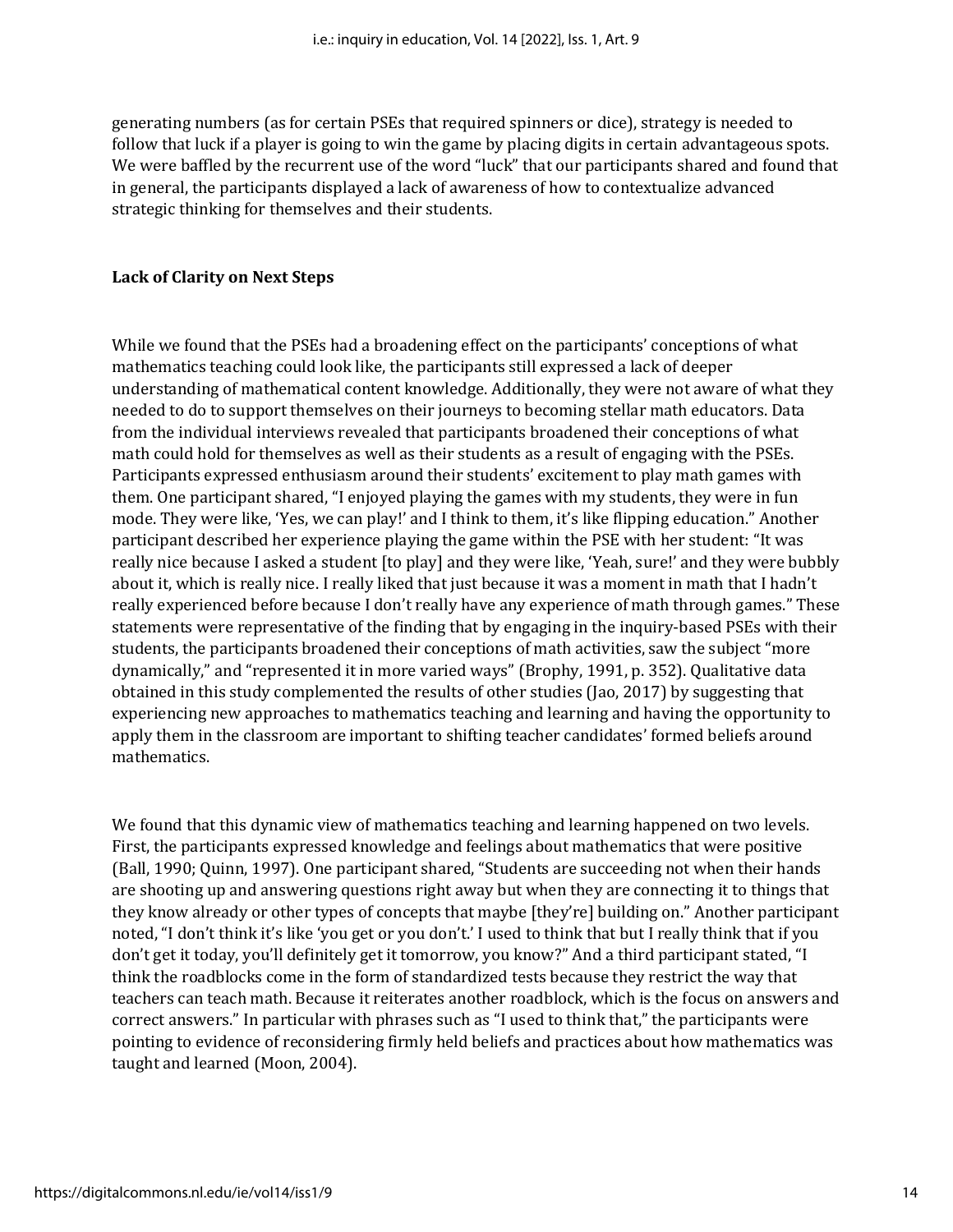Despite such changes, participants still exhibited a lack of deeper understanding of mathematical content knowledge. While participants were enthusiastic about the possibilities that were afforded by using the PSEs with students, they were also entrenched in old—or early—ways of thinking about math. Across the board, the participants described their own elementary mathematical encounters as ones that were filled with rote work and a great deal of apprehension. These tethers to abstract memorization and drilled information came through most strongly for the three interview participants who indicated experiencing moderate or no shifts in their experiences with math. One participant critiqued her first-grade students for having failed to memorize addition facts: "They did not have those simple facts down at all. A lot of them were counting on their fingers, and some of them needed manipulatives which was shocking for me, because they couldn't simply do the small numbers like that." Another participant equated success with speed as her class got to the point where they could move faster: "Having them draw it out and having them explore that in different ways has been successful because we're not wasting time now when the kids are stumped." These participants' comments illustrate firmly entrenched ideas about manipulatives (including fingers) as a crutch instead of a developmentally appropriate support, or "stumped students" as an impediment to finishing a lesson rather than an opportunity to explore misconceptions and create growth. In our initial passes through the interview data, we were surprised—and saddened—by comments such as these that we flagged as examples of *fixed mindset* (Boaler, 2015) thinking on the part of the teacher candidates. While the PSEs may have provided space for the participants to develop critical reflection and inquiry regarding mathematics instruction, there were firmly entrenched ideas about abstract memorization, speed, and accuracy that could not be shaken in a semester-long course.

Finally, we were surprised to find that on the whole, participants were not aware of what they needed to do to improve their math content knowledge and support themselves on their journeys to becoming impactful math educators. We ended each individual interview with the question, "You talked about some new learnings that you had as a result of working with the PSEs (and math in general) in new ways this semester. *What else* do you think you need as a future educator to teach math in these generative ways that you spoke about?" Naively, we expected—or hoped—that participants would share books they wanted to read, ideas they wanted to explore, and questions that were still unanswered. But largely, the data revealed that participants were caught off-guard by this question and that they did not have concrete or novel ways to answer it. One participant responded, "I need … what do I need to support me? Um, I guess a breakdown of how to approach a different way, when a lesson is not, like—what do I—you know what I mean?" Another participant replied, "I think I would have to do a lot more practicing," but it was unclear exactly what she meant by practicing, even upon further follow-up within the interview. A third participant said, "I guess I still need workshops and to continue doing professional development days and talking to other math teachers to see how they conduct math in a similar way or in an even more progressive way." Finally, one participant responded, "I definitely think as far as support, I'll always need support or new ideas. I don't want to keep using the same ideas I use now, like 20 years from now. But I think as far as improving the ways I teach math, or the ideas I have on teaching math, I think that the texts definitely did help. Like I said, I would photocopy stuff from the text and use it in the classroom." Evaluating all of the interview responses together, we found that on the whole, the participants provided a much narrower range of articulate and understandable responses to the question of what they would do next to develop themselves as math educators. Whereas responses to other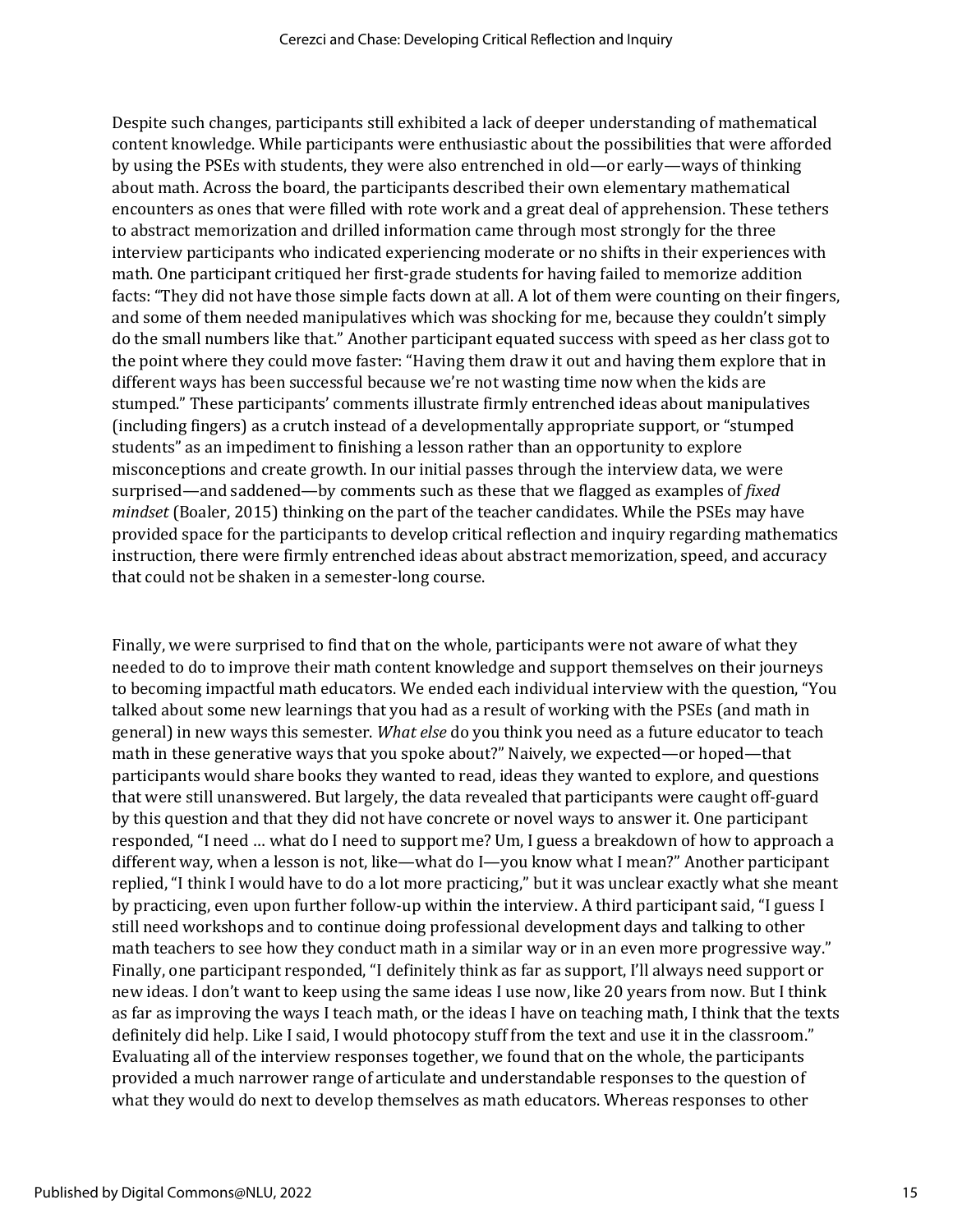interview questions elicited detailed comments and illustrative examples, our participants were tongue-tied or vague when describing their next steps in professional growth.

#### **Discussion and Future Inquiry**

Teacher education is crucial to the quality of teaching in many subjects, especially when it comes to providing quality teaching and learning experiences in mathematics (Endacott & Sturtz, 2015; Roberts-Hull et al., 2015). This study sought to explore teacher candidates' experiences in a mathematics methods course that explicitly foregrounded inquiry and reflection. Specifically, we were interested in understanding whether the participants were able to construct new meaning, conceive new perspectives, or challenge previously held assumptions about teaching and learning mathematics. In this section, we offer a discussion of the findings and suggest areas for future inquiry.

Teachers' feelings toward mathematics can vary drastically, yet they are often influenced by how they were taught as students (McNeal & Simon, 2000; Hattie, 2003). In this study, the participants' feelings toward mathematics seemed to originate from their personal experiences, experiences with schooling and instruction, and experiences with formal mathematical knowledge. These experiences tended to influence their thinking and behavior, especially in relation to their teaching practices and instructional approaches to mathematics. At the beginning of the semester, the participants expressed an understanding of mathematics as something that needs to be memorized rather than something that can be explored and investigated. These findings echoed Vinter (1999), who found that many preservice teachers have a limited understanding of mathematics rather than a real-world understanding of mathematics applications. He further claimed that this abstract understanding impacts teachers' ability to make math content accessible and meaningful for their own students. Thus, mathematics instruction becomes more rigid when teachers feel bound to the textbook rather than free to provide more flexible and developmentally appropriate teaching and learning experiences (Ma, 2010).

In addition, the results of this study revealed that negative experiences with mathematics appear to be more prevalent than positive ones. It seems that for most of the participants, positive thinking about mathematics requires some effort, whereas negative thinking comes easily and often uninvitedly. In particular, participants' previous negative experiences with mathematics hamper their relationship with mathematics as learners and teachers (Ball & Bass, 2000). The majority of the participants who indicated that they had negative experiences with mathematics growing up reported avoiding mathematics as they continued with their education. This avoidance exhibited itself with postponing advanced mathematics courses or not taking them at all. Far from starting from scratch, all kinds of echoes from the participants' own negative experiences with mathematics as learners influenced their approach to teaching mathematics. These "negative" influences from the past, almost like ghosts, can appear in off-the-cuff remarks as simple as "I have never been a math person!" or in subtler, more deeply ingrained patterns of behavior, such as avoiding teaching mathematics. According to Shulman (1986), a change in teachers' approach to teaching and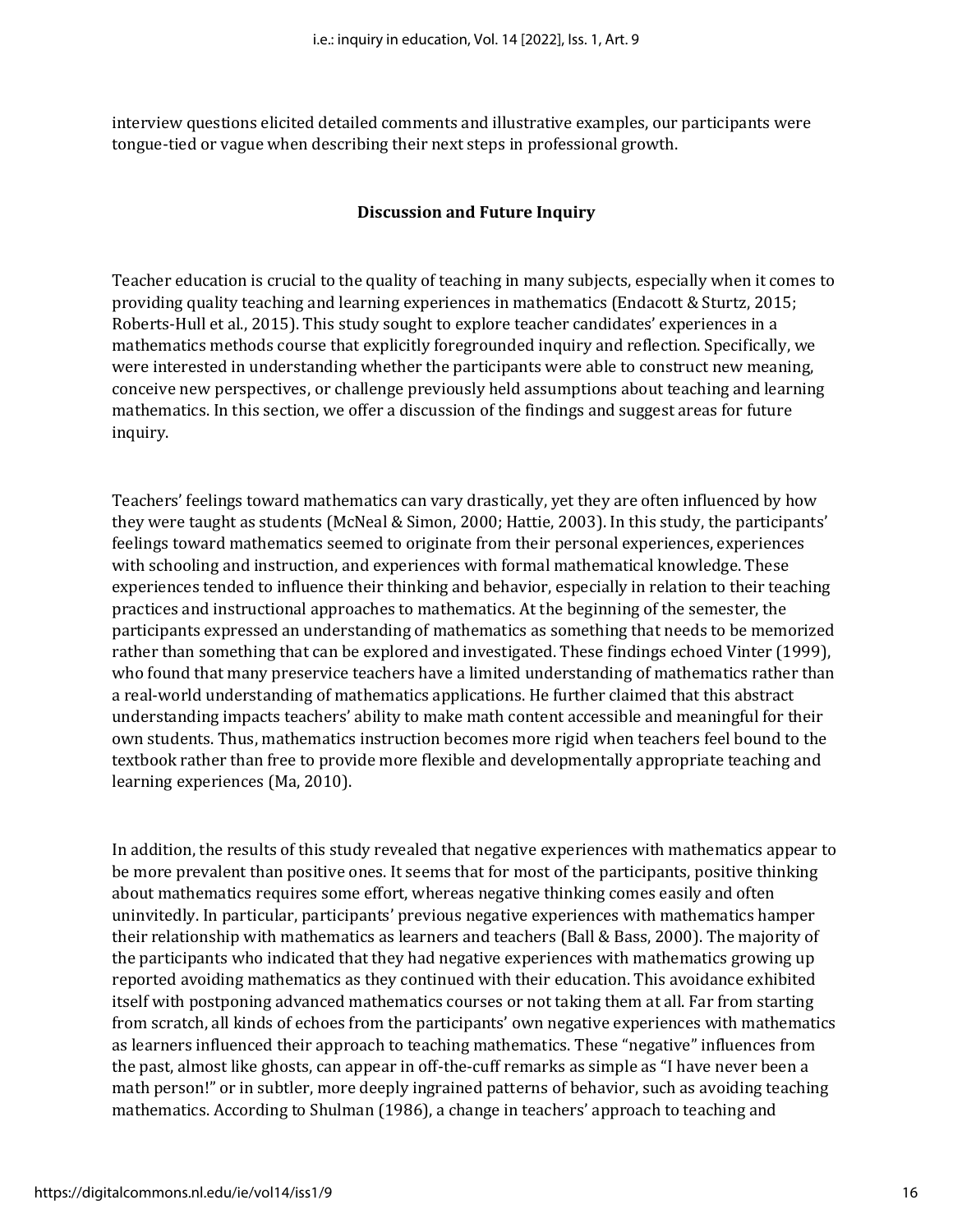learning requires "an act of reason, continuing with a process of reasoning, culminating in performance of imparting, eliciting, involving or enticing and is then thought about some more until the process can begin again" (p.13). Our results revealed that after spending a semester reflecting on and exploring mathematics in meaningful ways, teacher candidates began to question the underlying reasons behind their reluctance to learn mathematics as students and teach mathematics as teachers.

A second discussion point related to these findings is that despite the shifts we observed with our participants, they seemed to fail to fully understand how to teach mathematics in a conceptually driven and exploratory way. In short, they were able to talk the talk but not walk the walk. Our data revealed that participants spoke of math in terms of dread and anxiety when they began the course and when they were asked to reflect on their earlier experiences as elementary school and high school students. Following a focus on exploration, inquiry, and reflection in this course, we noticed a shift in discourse coming from the participants. In the final reflections and in our post-course interviews, we heard language that indicated a greater acceptance of mathematics as a subject that invites exploration and inquiry and less rigid thinking about mathematics as a subject that required finding a right answer.

As professors and researchers in this study, we were curious about the impact of the PSEs within this course. We found that many of the participants did not see the math in the PSEs, instead explaining away some of the thinking involved as a component of luck. Further, we found that participants were used to more structured assignments, both as students of math themselves and as teacher candidates within our larger teacher preparation program. Thus, we found that the participants were able to engage with the PSEs on the level of a task, and they were able to reflect on these activities with appropriate language around conceptually driven mathematics; however, they were not able to see or discuss the underlying math constructs that the PSEs were trying to explore. While disappointing, this stands to reason as a finding given that the intervention within this study only spanned the course of one semester.

To conclude, we offer three items for future inquiry and next steps. First, in examining our research design, we acknowledge that our initial reflection asked participants to reflect on their prior experiences, which exposed a plethora of negative experiences. A future iteration of this study should ask participants to reflect on what they would have needed *both* in previous experiences *and* from a course-based intervention in order to foster new, more positive experiences. This level of insight might help craft course content that would have a more significant impact on attitudes and understanding among teacher candidates. Second, we believe this work could be augmented by collecting more quantitative data, potentially using tools that measure math anxiety among teacher candidates. This type of data would add to our qualitative findings and, considering a mixedmethods approach, would add additional layers of examination into this study. Third, the nature of our intervention was quite limited in time. We believe our findings point to worthwhile inquiries and reflections that teacher candidates can explore in order to develop a critical and inquiry-driven stance in their own understanding of teaching and learning mathematics. However, for most teacher candidates, a one-semester course is not enough to actualize this change in thinking. More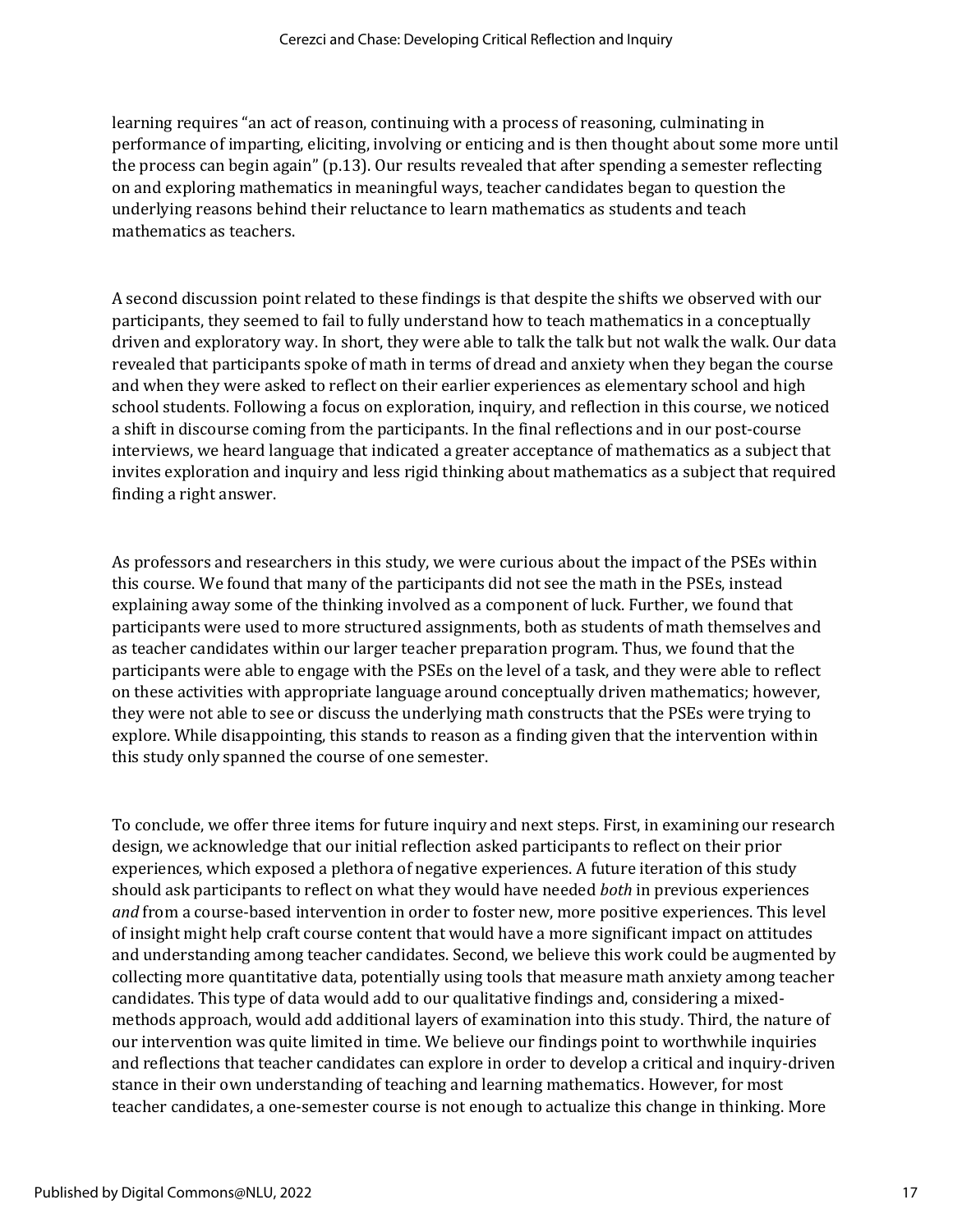time with these kinds of concepts is needed, and a study that examines this would be a welcome addition to the field.

*Dr. Bilge Cerezci is an Assistant Professor in Early Childhood Education at National Louis University. Her research and teaching interests include early childhood education, early mathematics teaching and learning, and teaching for social justice in education.*

*Dr. Elizabeth Chase is an Associate Professor in the School of Education at St. John's University. Her research and teaching interests include teaching for social justice, gender and youth studies in education, and content knowledge within teacher education.*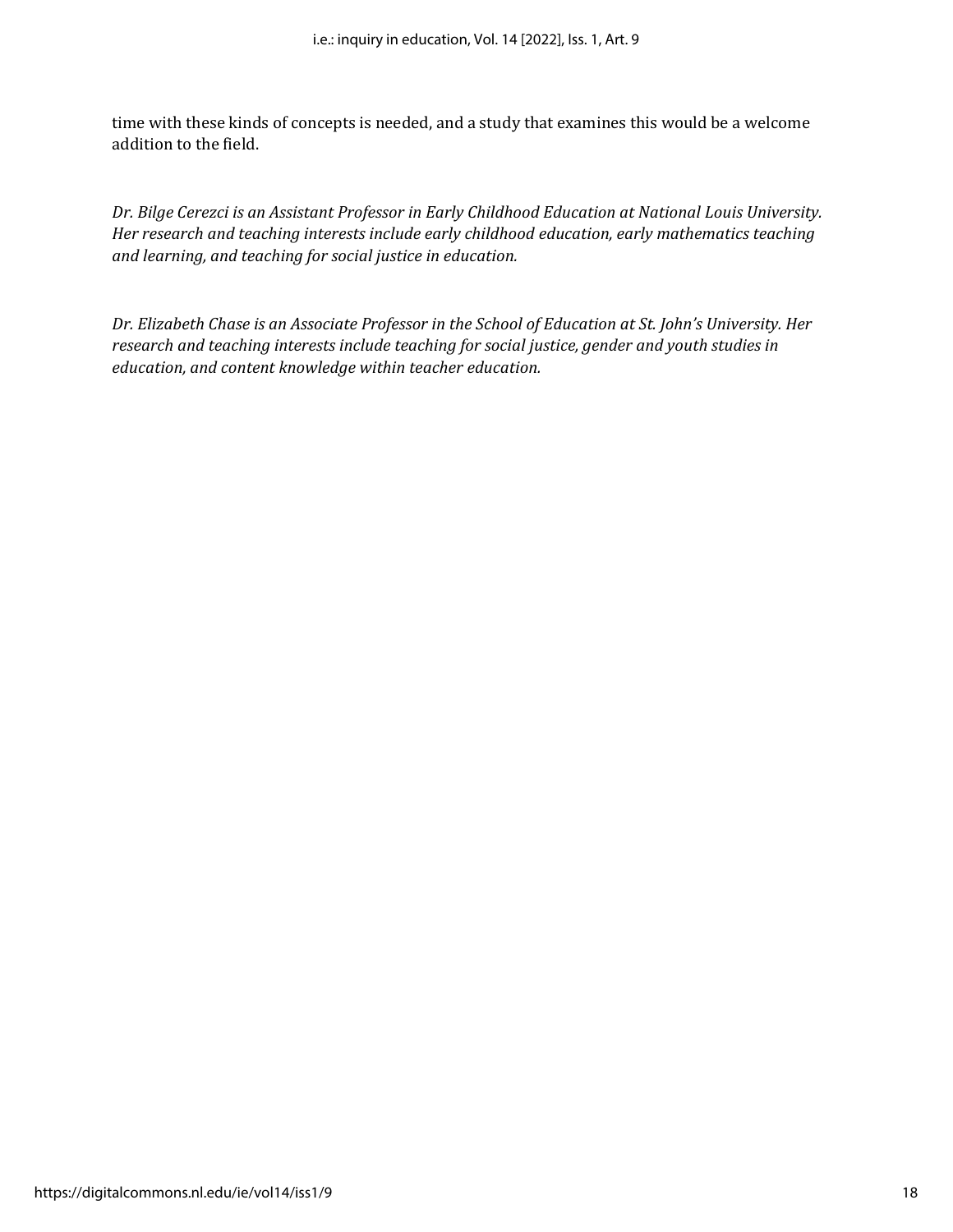#### **References**

- Ball, D. L. (1990). The mathematical understandings that prospective teachers bring to teacher education. *The Elementary School Journal, 90*(4), 449–466.
- Ball, D. L., & Bass, H. (2000). Review of *The number devil* by Hans Magnum Enzensberger. *Notices of the American Mathematical Society, 47*(1), 51–56.
- Battista, M. T. (1986). The relationship of mathematical anxiety and mathematical knowledge to the learning of mathematical pedagogy by preservice elementary teachers. *School Science and Mathematics, 86*(1), 10–19.
- Baumert, J., Kunter, M., Blum, W., Brunner, M., Voss, T., Jordan, A., Klusmann, U., Krauss, S., Neubrand, M., & Tsai, Y.-M. (2010). Teachers' mathematical knowledge, cognitive activation in the classroom, and student progress. *American Educational Research Journal, 47*(1), 133– 180.
- Beckman, C. E., Wells, P. J., Gabrosek, J., Billings, E. M., Aboufadek, E. F., & Curtiss, P. (2004). Enhancing the mathematical understanding of prospective teachers: Using standard-based grades K-12 activities. In R. N. Rubenstein & G. W. Bright (Eds.), *Perspectives on teaching mathematics: Sixty-sixth yearbook* (pp. 151–163). National Council of Teachers of Mathematics.
- Boaler, J. (2015). Mathematical mindsets: Unleashing students' potential through creative math, inspiring messages and innovative teaching. John Wiley & Sons.
- Boyd, D., Grossman, P. L., Lankford, H., Loeb, S., & Wyckoff, J. (2009). Teacher preparation and student achievement*. Education Evaluation and Policy Analysis, 31*(4), 416–440.
- Brophy, J. E. (1991). Conclusion to advances in research on teaching, vol. 2: Teachers' knowledge of subject matter as it relates to teaching practice. In J. E. Brophy (Ed.), *Advances in research on teaching: Teachers' subject matter knowledge and classroom instruction* (pp. 347–362). JIA Press.
- Burns, M. (2015). *About teaching mathematics: A K-8 resource* (4th ed.). Math Solutions Publications.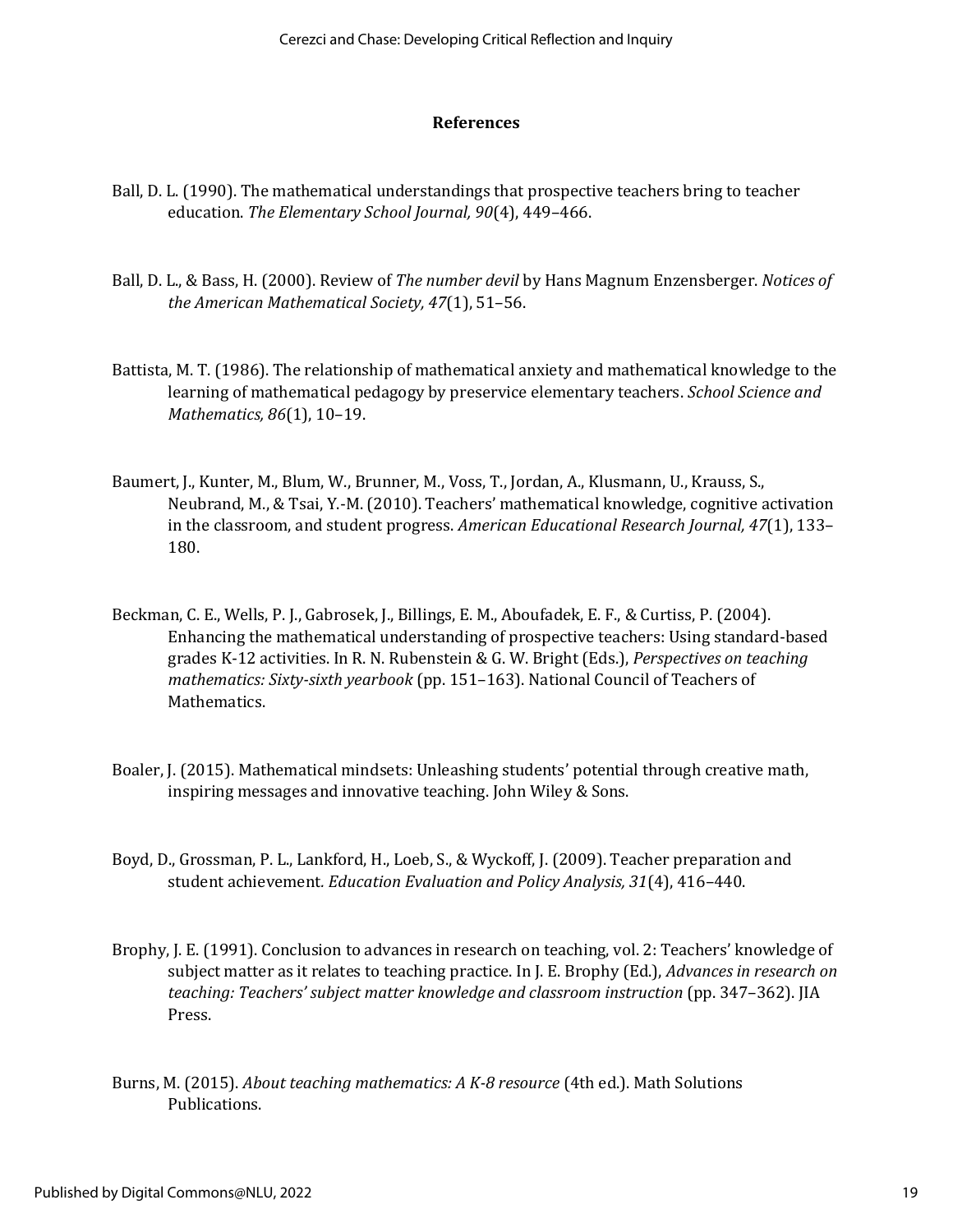Bursal, M., & Pazkanos, L. (2006). Mathematics anxiety and preservice elementary teachers' confidence to teach mathematics and science. *School Science and Mathematics, 106*(4), 173– 180.

Burton, N., Brundrett, M., & Jones, M. (2008). *Doing your education research project*. Sage.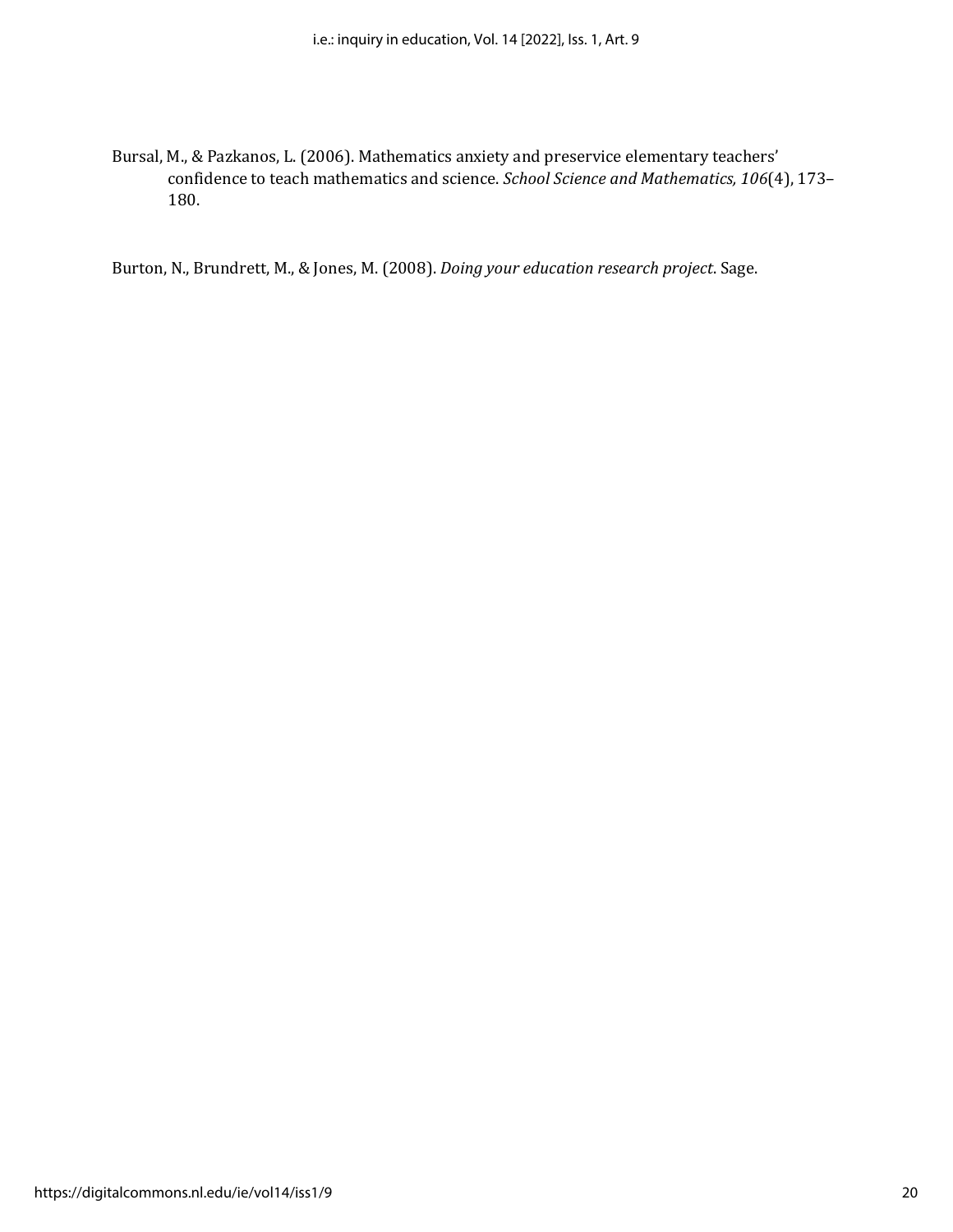- Clarke, B., & Clarke, D. (2004). Mathematical teaching in grades K-2: Painting a picture of challenging, supportive, and effective classrooms. In R. N. Rubenstein & G. W. Bright (Eds.), *Perspectives on teaching mathematics: Sixty-sixth yearbook* (pp. 67–81). National Council of Teachers of Mathematics.
- Copley, J. V., (2004). The early childhood collaborative: A professional development model to communicate and implement the standards. In D. H. Clements, J. Sarama, & A. M. DiBiase (Eds.), *Engaging young children in mathematics: Standards for early childhood mathematics education* (pp. 401–414). Lawrence Erlbaum.
- Copple, C. E. (2004). Mathematics curriculum in the early childhood context. In D. H. Clements, J. Sarama, & A. M. DiBiase (Eds.), *Engaging young children in mathematics: Standards for early childhood mathematics education*. Lawrence Erlbaum.
- Darling-Hammond, L. (2010). Teacher education and the American future. *Journal of Teacher Education*, *61*(1–2), 35–47.<https://doi.org/10.1177/0022487109348024>

Dewey, J. (1938). *Experience and education.* Touchstone.

- Endacott, J. L. & Sturtz, J. (2015). Historical empathy and pedagogical reasoning. *The Journal of Social Studies Research, 39*(1),1–16.
- Fullan, M. G. (1993). Why teachers must become change agents. *Educational Leadership, 50*(6), pp. 1–13.
- Ginsburg, H. P., Jang, S., Preston, M., Appel, A., & VanEsselstyn, D. (2004). Learning to think about early childhood mathematics education: A course. In C. Greenes & J. Tsankova (Eds.), *Challenging young children mathematically* (pp. 40–56). Houghton Mifflin.
- Ginsburg, H. P., Lee, J., & Boyd, J. (2008). Mathematics education for young children: What it is and how to promote it. *Society for Research in Child Development, Social Policy Report, 22*, 3–22.

Hattie, J. A. C. (2003). Teachers make a difference: What is the research evidence? Paper presented at the Building Teacher Quality: What does the research tell us ACER Research Conference, Melbourne, Australia. Retrieved from: [http://research.acer.edu.au/research\\_conference\\_2003/4/](http://research.acer.edu.au/research_conference_2003/4/)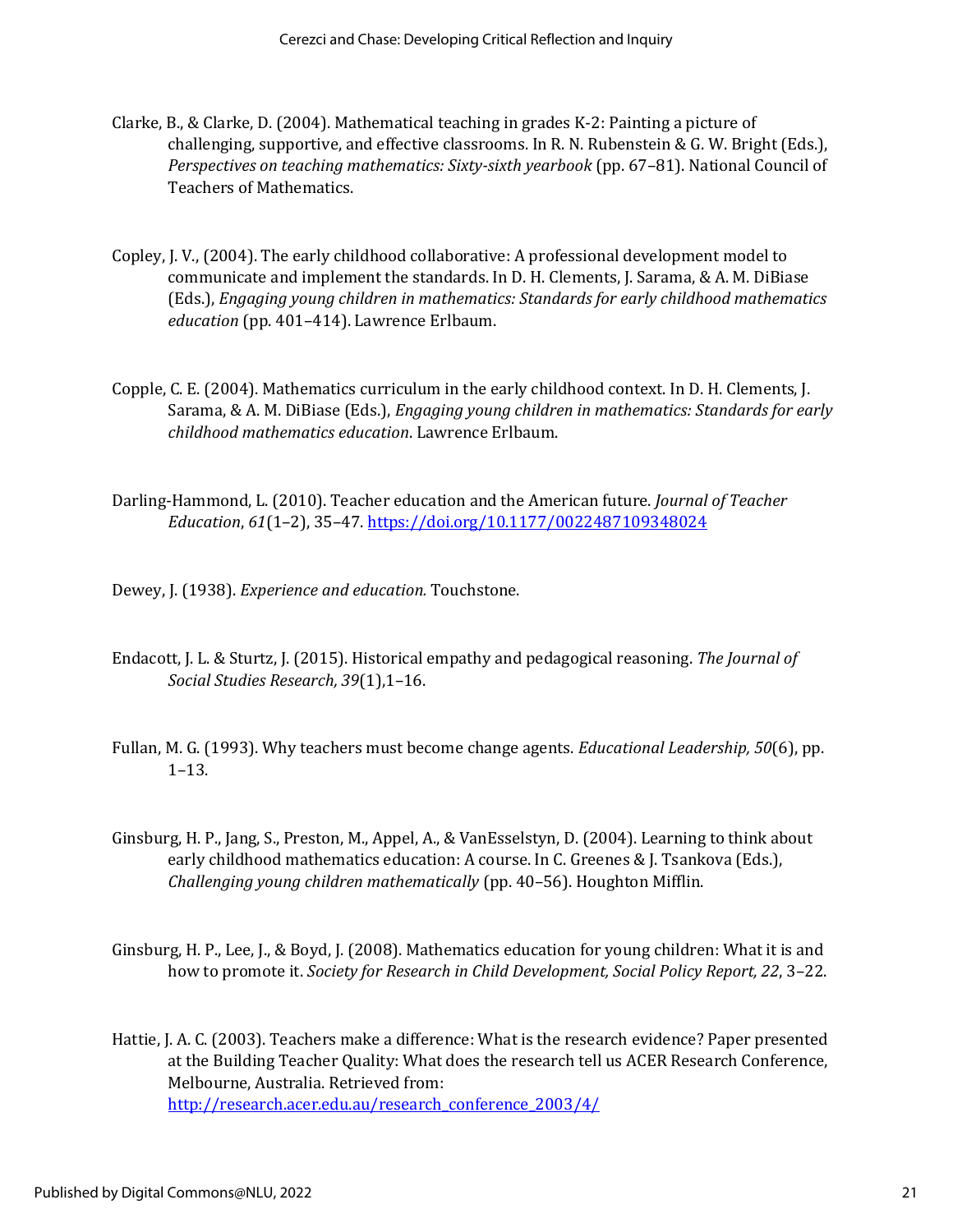- Hill, H. C., Schilling, S. G., & Ball, D. L. (2004). Developing measures of teachers' mathematics knowledge for teaching. *The Elementary School Journal, 105*(1), 11–30.
- Jao, L. (2017). Shifting pre-service teachers' beliefs about mathematics teaching: The contextual situation of a mathematics methods course. *International Journal of Science and Mathematics Education, 15*(5), 895–914.
- Klassen, R. M., & Tze, V. (2014). Teachers' self-efficacy, personality, and teaching effectiveness: A meta-analysis. *Educational Research Review, 12*, 59–76.
- Klassen, R. M., Tze, V. M. C., Betts, S. M., & Gordon, K. A. (2011). Teacher efficacy research 1998– 2009: Signs of progress or unfulfilled promise? *Educational Psychology Review, 23*(1), 21– 43.<https://doi.org/10.1007/s10648-010-9141-8>
- Korthagen, F., Loughran, J., & Russell, T. (2006). Developing fundamental principles for teacher education programs and practices. *Teaching and Teacher Education, 22*(8), 1020–1041.
- Krainer, K. (2011). Teachers as stakeholders in mathematics education research. In B. Ubuz (Ed.), *Proceedings of the 35th conference of the International Group for the Psychology of Mathematics Education* (pp. 47–62). PME.
- Kvale, S., & Brinkmann, S. (2009). Interviews: Learning the craft of qualitative research interviewing (2nd ed.). Sage.

Lawrence-Lightfoot, S., & Hoffmann Davis, J. (1997). *The art and science of portraiture*. Jossey-Bass.

Levine, A. (2006). *Educating school teachers*. The Education Schools Project.

Ma, L. (1999). Knowing and teaching elementary mathematics. Lawrence Erlbaum.

Ma, L. (2010). Knowing and teaching elementary mathematics: Teachers' understanding of fundamental mathematics in China and the United States. Routledge.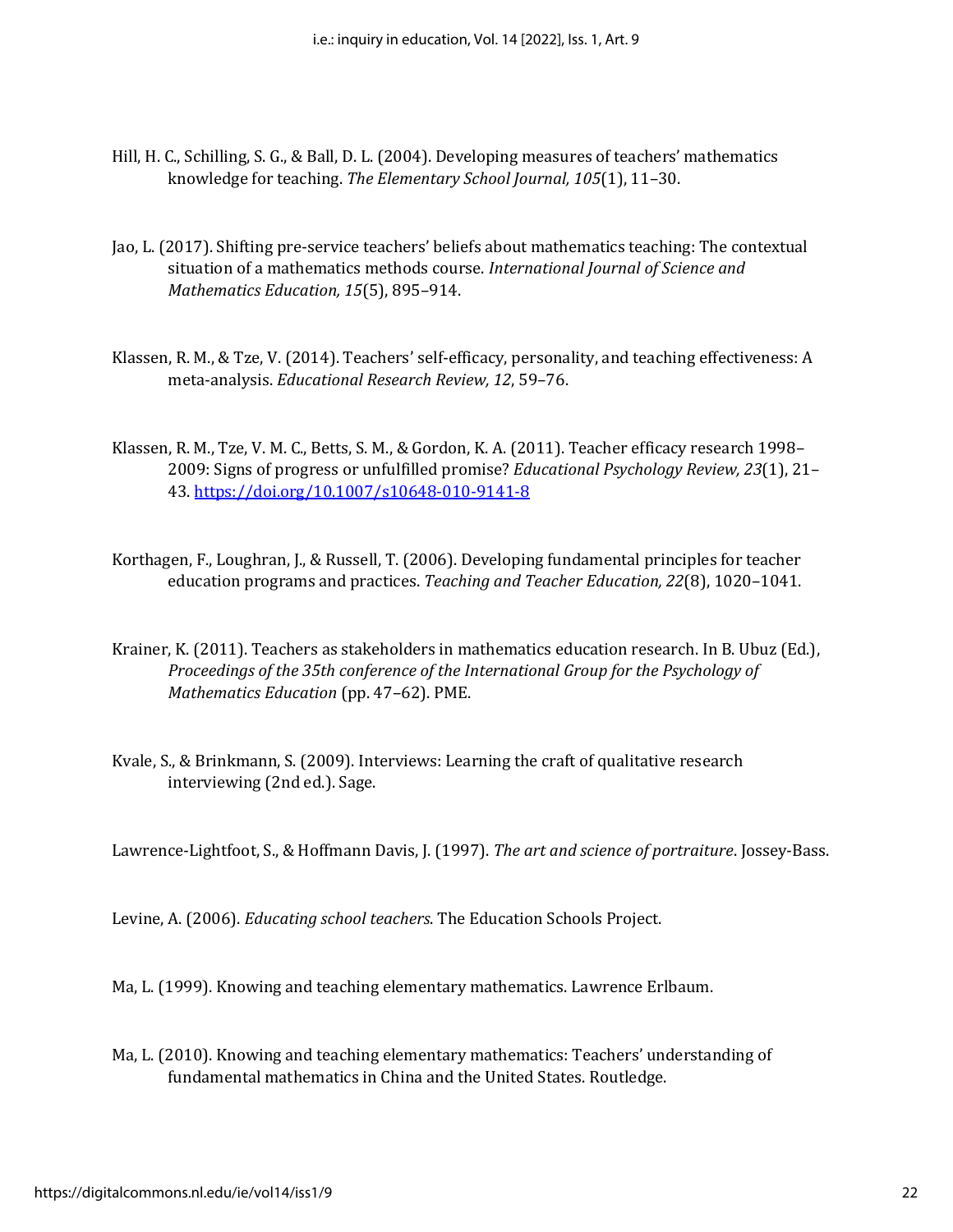Marshall, C., & Rossman, G. B. (2006). *Designing qualitative research* (4th ed.). Sage.

McNeal, B., & Simon, M. A. (2000). Mathematics culture clash: Negotiating new classroom norms with prospective teachers. *The Journal of Mathematical Behavior, 18*(4), 475–509.

Moon, J. (2004). A handbook of reflective and experiential learning. Routledge.

- National Assessment of Educational Progress (NAEP). (2018). *The nation's report card: Mathematics and reading 2018.*
- National Comprehensive Center for Teacher Quality. (2010). *Job-embedded professional development: What it is, who is responsible, and how to get it done well*. Issue brief. National Comprehensive Center for Teacher Quality.
- Organization for Economic Cooperation and Development (OECD). (2015). *Education at a glance 2015: Highlights*. OECD Publishing.
- Paakkari, L., Tynjälä, P., Torppa, M., Villberg, J., & Kannas, L. (2015). The development and alignment of pedagogical conceptions of health education. *Teaching and Teacher Education, 49,* 11–21.
- Quinn, R. (1997). Effects of mathematics methods courses on the mathematical attitudes and content knowledge of preservice teachers. *The Journal of Educational Research, 91*(2), 108– 114.
- Richardson, V. (1990). Significant and worthwhile change in teaching practice. *Educational Researcher, 19*(7), 10–18.
- Rivkin, S. G., Hanushek, E. A., & Kain, J. F. (2005). Teachers, schools, and academic achievement. *Econometrica, 73*(2), 417–458.
- Roberts-Hull, K., Jensen, B., & Cooper, S. (2015). *A new approach: Teacher education reform*. Learning First.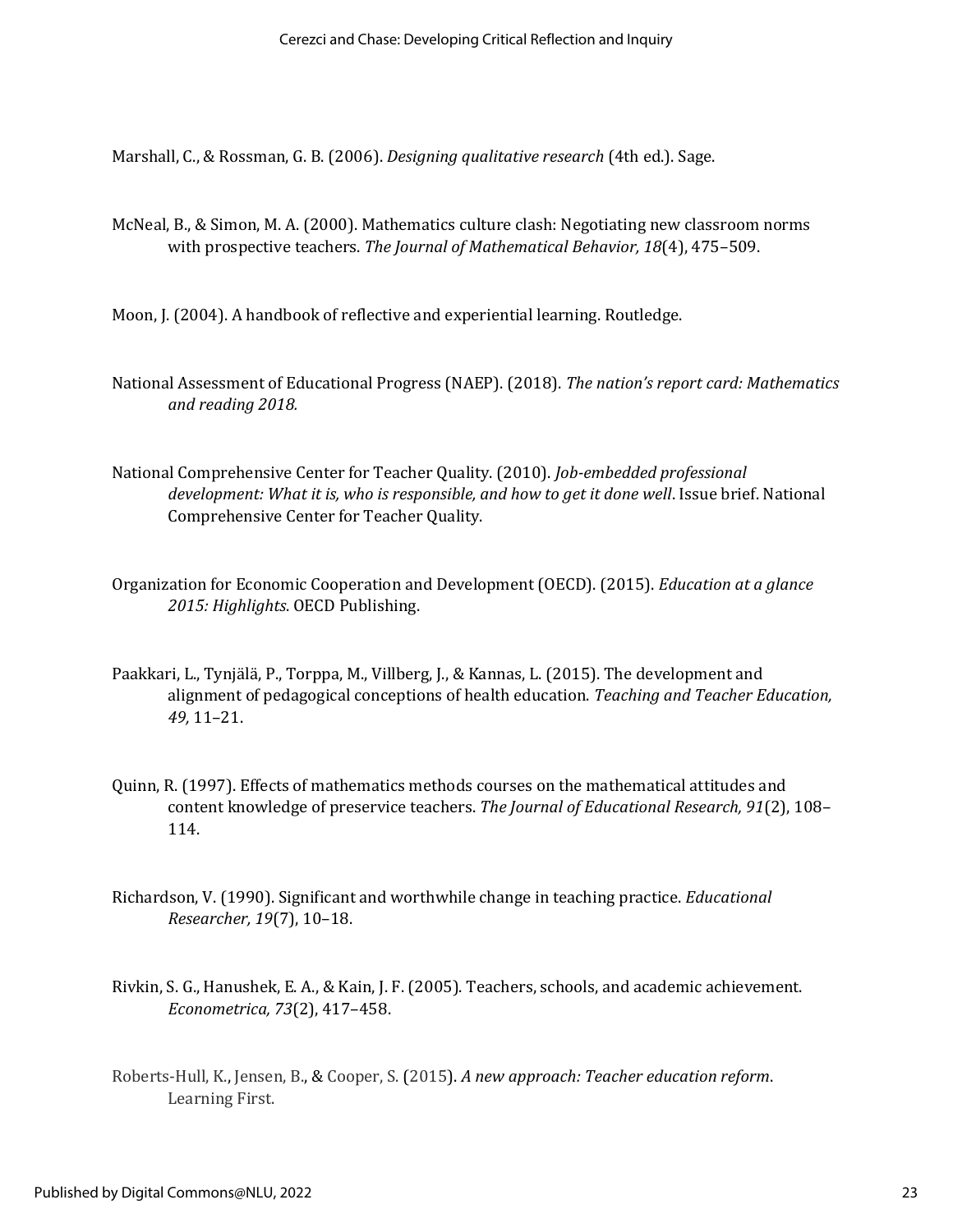Rossum, E. & Hamer, R. (2010). *The meaning of learning and knowing*. Sense.

Saldaña, J. (2016). The coding manual for qualitative researchers. Sage.

- Sanders, W. L., & Rivers, J. C. (1996). *Cumulative and residual effects of teachers on future student academic achievement*. University of Tennessee Value-Added Research and Assessment Center.
- Sheridan, L. (2016). Examining changes in pre-service teachers' beliefs of pedagogy. *Australian Journal of Teacher Education, 41*(3), 1–20.
- Shulman, L. S. (1986). Those who understand: Knowledge growth in teaching. *Educational Researcher, 15*(2), 4–14.
- Seidel, T., & Shavelson, R. J. (2007). Teaching effectiveness research in the past decade: The role of theory and research design in disentangling meta-analysis results. *Review of Educational Research*, *77*(4), 454–499.<https://doi.org/10.3102/0034654307310317>
- Skott, J. (2011). Beliefs vs. patterns of participation—towards coherence in understanding the role the teacher. In B. Roesken & M. Casper (Eds.), *Proceedings of the 17th Conference of Mathematical Views* (pp. 211–220). MAVI.
- Stipek, D. J., Givvin, K. B., Salmon, J. M., & MacGyvers, V. L. (2001). Teachers' beliefs and practices related to mathematics instruction. *Teaching and Teacher Education, 17*, 213–226.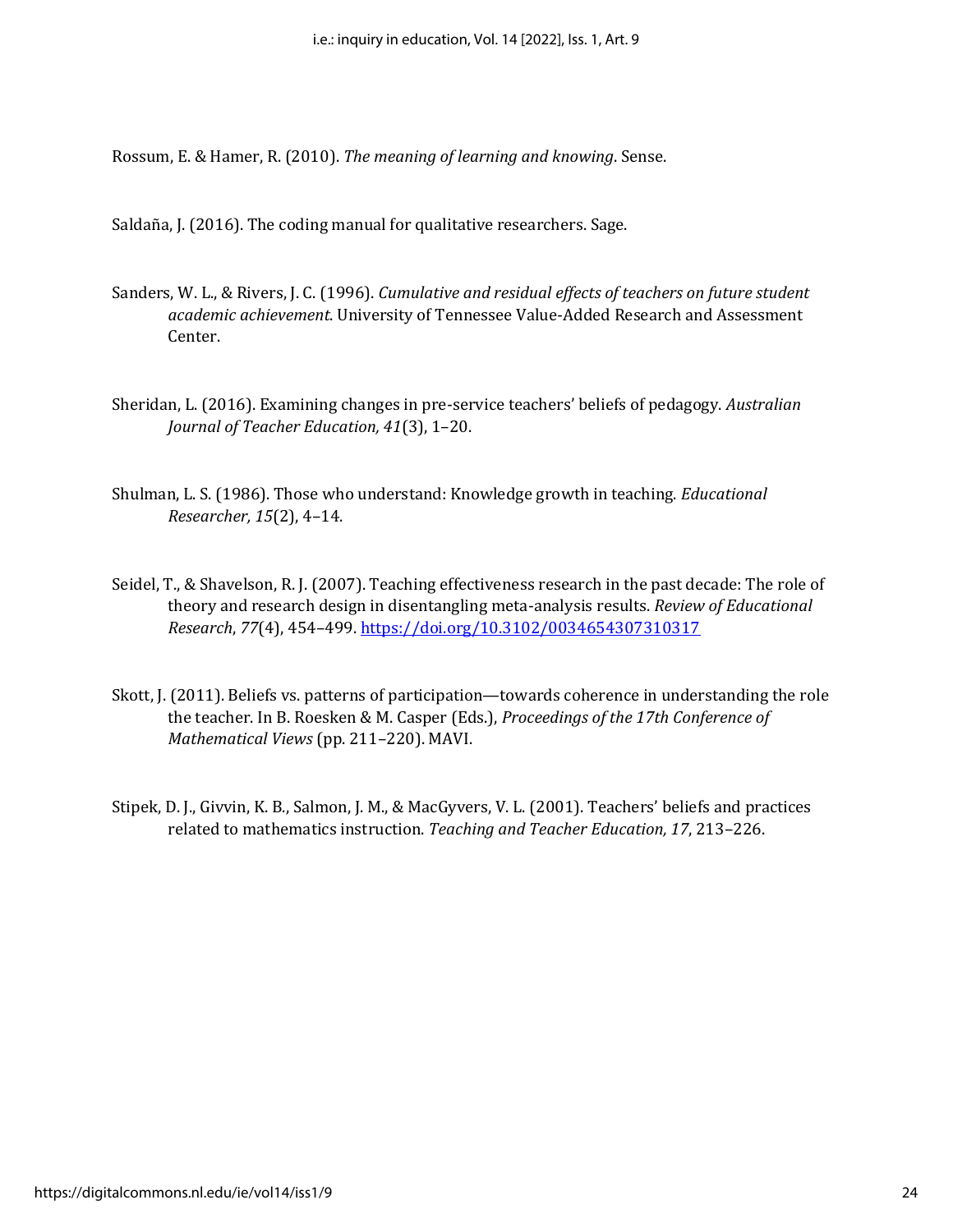- Tattoo, M. T., Schwille, J., Senk, S., Ingvarson, L., Peck, R., & Rowley, G. (2008). *Teacher education and development study in mathematics (TEDS-M): Conceptual framework.* Teacher Education and Development International Study Center, College of Education, Michigan State University.
- Tschannen-Moran, M., Hoy, A. W., & Hoy, W. K. (1998). Teacher efficacy: Its meaning and measure. *Review of Educational Research, 68*(2), 202–248.
- Tschannen-Moran, M. & Woolfolk Hoy, A. (2001). Teacher efficacy: Capturing an elusive construct. *Teaching and Teacher Education, 17*(7), 783–805.
- Vinter, A. (1999). How meaning modifies drawing behavior in children. *Child Development, 70*(1), 33–49.
- Vosniadou, S., Vamvakoussi, Z., & Skopeliti, I. (2008). The framework theory approach to the problem of conceptual change. In S. Vosniadou (Ed.), *International handbook on research on conceptual change* (pp. 3–34). Routledge.
- Wilkins, J. L. M. (2008). The relationship among elementary teachers' content knowledge, attitudes, beliefs, and practices. *Journal of Mathematics Teacher Education, 11*(2), 139–164.
- Wiseman, D. L. (2012). The intersection of policy, reform, and teacher education. *Journal of Teacher Education, 63*(2), 87–91.
- Wubbels, T. (1992). Taking account of student teachers' preconceptions. *Teaching and Teacher Education, 8*(2), 137–149.
- Yang, S. H. (2009). Using blogs to enhance critical reflection and community of practice. *Educational Technology & Society, 12*(2), 11–21.